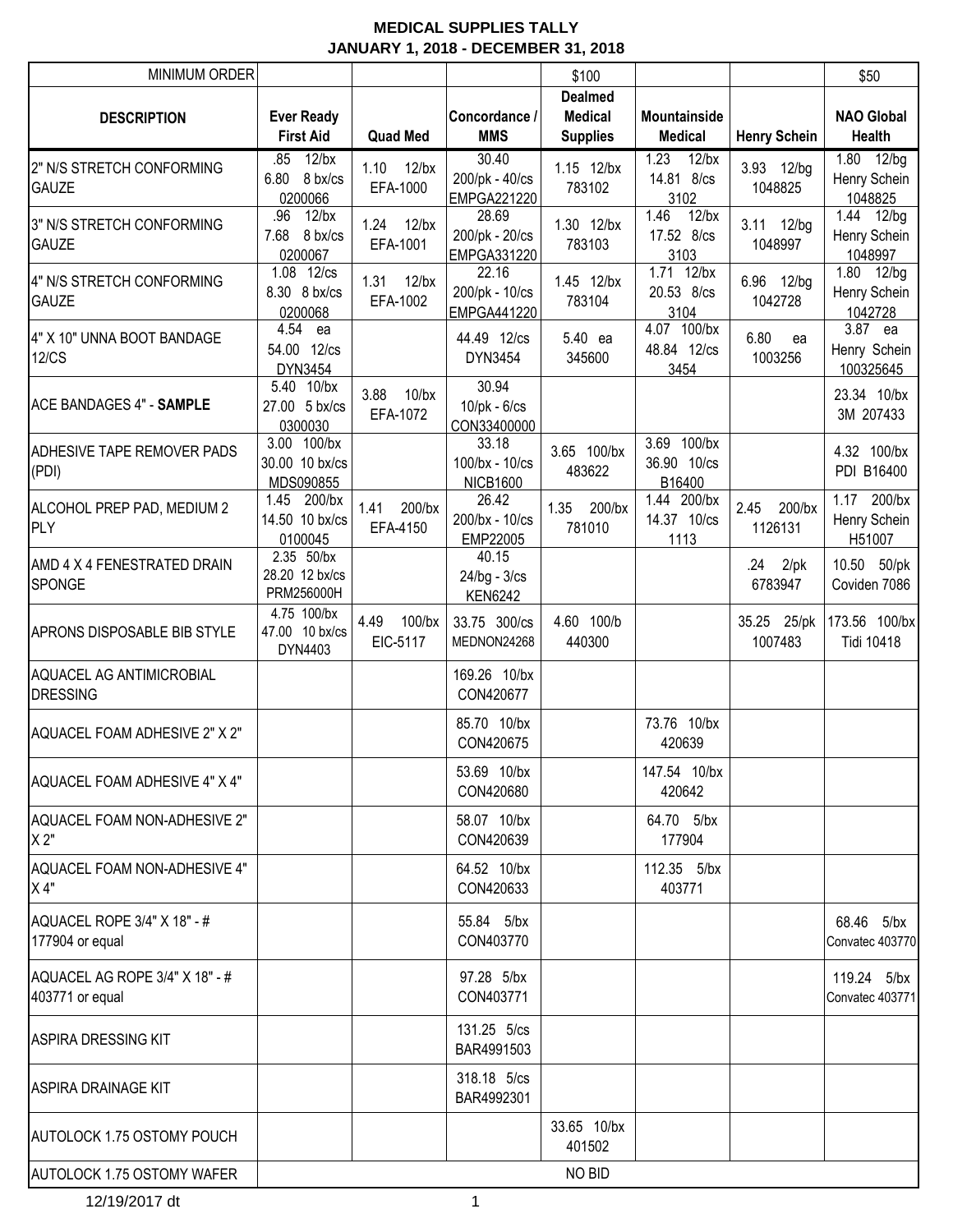| <b>DESCRIPTION</b>                                     | <b>Ever Ready</b>                        |                                 | Concordance /                                    | <b>Dealmed</b><br><b>Medical</b> | <b>Mountainside</b>                      |                               | <b>NAO Global</b>                            |
|--------------------------------------------------------|------------------------------------------|---------------------------------|--------------------------------------------------|----------------------------------|------------------------------------------|-------------------------------|----------------------------------------------|
|                                                        | <b>First Aid</b>                         | <b>Quad Med</b>                 | <b>MMS</b>                                       | <b>Supplies</b>                  | <b>Medical</b>                           | <b>Henry Schein</b>           | <b>Health</b>                                |
| AUTOLOCK 2.25 OSTOMY POUCH                             |                                          |                                 |                                                  | NO BID                           |                                          |                               |                                              |
| AUTOLOCK 2.25 OSTOMY WAFER                             |                                          |                                 |                                                  | NO BID                           |                                          |                               |                                              |
| BANDAIDS - SHEER - PLASTIC 3/8"<br>X 1 1/2"            | .85 100/bx<br>30.60 36 bx/cs<br>0300013  | .99<br>$100$ /bx<br>EFA-1107    | 34.03<br>100/bx - 36/cs<br>DYN3608               |                                  | 1.04 100/bx<br>37.44 36/cs<br>3608       | 4.75<br>$50$ /bx<br>9870457   | 2.28<br>96/bx<br>J&J 100563500               |
| BANDAIDS - FABRIC 3/4" X 3"                            | 1.75 100/bx<br>42.00 24 bx/cs<br>0300010 | 1.81<br>$100$ /bx<br>EFA-1106   | 25.20<br>100/bx - 24/cs<br><b>DUK7604</b>        | 1.62 100/bx<br>783810            | 1.85 100/bx<br>44.40 24/cs<br>3611       | 86.09<br>1800/cs<br>1271229   | 5.17<br>ea Bard<br>154002                    |
| BARD DRAINAGE BAGS - 2000mL,<br><b>ANTI-REFLUX</b>     | 1.45 ea<br>29.00 20/cs<br>DYN4271        |                                 | 105.91 20/cs<br>BAR153504                        | 29.50 20/cs<br>427100            | 6.25 ea<br>125.00 20/cs<br>154004        | 5.16 ea<br>8903207            | 2.50 ea<br>Purdue<br>BSOL04                  |
| BETADINE SOLUTION 4 OZ                                 | .90<br>ea<br>43.20 48/cs<br>DYN1413      |                                 | 109.69 72/cs<br>APL82-255                        | .77<br>ea<br>141325              | 10.68 ea<br>10691517                     |                               |                                              |
| BIATIN 4x4 FOAM DRESSING,<br>STERILE, NON-ADHESIVE     |                                          |                                 | 38.75 10/bx<br>COL3430                           |                                  |                                          |                               |                                              |
| <b>BIATIN ALGINATE AG - 4x4</b>                        |                                          |                                 | 63.09 10/bx<br>COL3710                           |                                  |                                          |                               |                                              |
| <b>BRAVA ELASTIC BARRIER STRIP -</b><br>Coloplast      |                                          |                                 | 23.18 20/bx<br>COL120700                         |                                  | 38.26<br>$20$ /bx<br>20740               |                               |                                              |
| CASTILE SOAP TOWELETTES 5" X 9"                        | 3.30 100/bx<br>33.00 10 b/cs<br>0100099  |                                 | 27.67<br>$100$ /bx - $3$ /cs<br><b>NICD41900</b> | 21.76 1000/cs<br>130400 5"x7"    | 2.33 100/bx<br>23.30 10/cs<br>1304 5"x7" |                               |                                              |
| CHUX 17" X 24"                                         | 8.00 100/bx<br>24.00 3 bx/cs<br>0200018  | 21.20 200/cs<br>EFA-5320        | 21.02<br>$100$ /bx - $3$ /cs<br>DYN1341          | 18.05 300/cs<br>784030           | 6.99 100/pk<br>20.97 3/cs<br>1340        |                               | $300$ /cs<br>16.25<br>henry Schein<br>115633 |
| CLOSED POUCH W/FILTER 2" -<br>Hollister                |                                          |                                 | 41.18 30/bx<br>HOL18323                          |                                  |                                          |                               |                                              |
| COBAN, SELF-ADHERENT<br>BANDAGE, 3" X 5YDS, TAN        | .85<br>ea<br>20.40 24/cs<br>0300054      | 23.80<br>$24$ /bx<br>EFA-107803 | 38.74 24/bx<br>3/M1583                           | 24.50 24/cs<br>317300            | 1.96 ea<br>24.47 24/cs<br>1583           | 3.52 ea<br>7775640            | 2.10<br>ea<br>3M 1583                        |
| COBAN, SELF-ADHERENT<br>BANDAGE, 4" X 5YDS, TAN        | $1.00$ ea<br>18.00 18/cs<br>0300072      | 23.80<br>$18$ /bx<br>EFA-107804 | 86.31 18/bx<br>3/M1584                           | 22.50 18/cs<br>317400            | 3.05 ea<br>54.90 18/cs<br>1584           | 4.09 ea<br>7775476            | 2.85<br>ea<br>3M 1584                        |
| COHESIVE SEALS - EAKIN # 839002<br>or equal            | 120.00 20/bx<br>CON839002                |                                 | 86.31 20/bx<br>CON839002                         | 105.00 20/bx<br>839002           | 95.00 20/bx<br>839002                    | $20$ /bx<br>135.13<br>1016126 | 105.88 20/bx<br>Convatec<br>839002           |
| COMBINE PADS 5 X 9, STERILE                            | 2.00 25/bx<br>32.00 16 bx/cs<br>1000025  | 2.30 20/bx<br>EFA-1060          | 31.99<br>20/bx - 20/cs<br>DYN3501                | 2.15 20/bx<br>783501             | 2.15 ea<br>43.00 20/cs<br>3501           | 5.98 25/pk<br>1202048         | 3.15 25/pk<br>Dukal 5590                     |
| <b>CONDOM CATHETERS</b>                                | 18.90 25/cs<br>DYND12301<br>(S, M, L)    |                                 | 131.82 100/bx<br>COL5100                         |                                  | 1.33 ea<br>9107                          |                               | $30$ /bx<br>68.62<br>Hollister 9207          |
| <b>MALE EXTERNAL CATHETER</b>                          | 18.90 25/cs<br>DYND12301<br>(S, M, L)    |                                 | 30.66 30/bx<br><b>HOL9107</b>                    |                                  | 1.33 ea<br>9107                          | 2.86 ea<br>9312104            | 1.40 ea<br>Mentor 8500-<br>8530              |
| CONVEX SKIN BARRIER STRIP, 2<br>1/4" WAFER - Hollister |                                          |                                 | 38.02 5/bx<br>HOL11403                           |                                  |                                          |                               |                                              |
| DERMACEA GAUZE SPONGE - 2" x<br>2", 8 ply              | 1.29 200/bg<br>Kendall 441203            |                                 | 41.25 2/pk -<br>25 pk/bx -<br>$30$ / $cs$        |                                  | 4.21 50/bx<br>441211                     | 200/bg<br>1.22<br>1149528     | 1.05<br>200/bg<br>Coviden<br>442308          |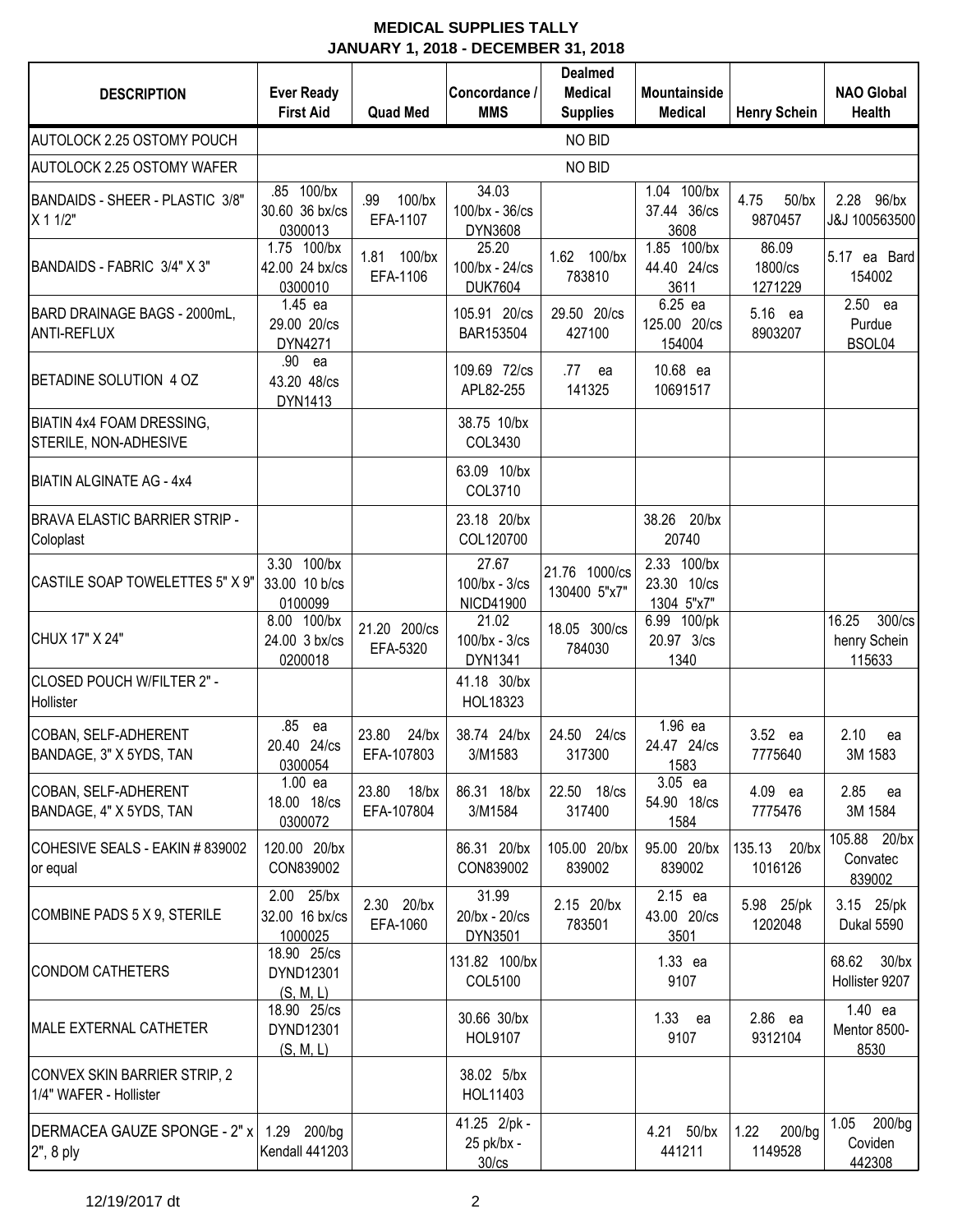| <b>DESCRIPTION</b>                                                  | <b>Ever Ready</b><br><b>First Aid</b> | <b>Quad Med</b>               | Concordance /<br><b>MMS</b>               | <b>Dealmed</b><br><b>Medical</b><br><b>Supplies</b> | Mountainside<br><b>Medical</b>    | <b>Henry Schein</b>         | <b>NAO Global</b><br><b>Health</b>        |
|---------------------------------------------------------------------|---------------------------------------|-------------------------------|-------------------------------------------|-----------------------------------------------------|-----------------------------------|-----------------------------|-------------------------------------------|
| DIGITAL ORAL THERMOMETER                                            | 1.75 ea<br>21.00 12/cs<br>103750      | 1.68<br>ea<br>EDI-7449        | 5.06<br>ea<br>DMI15-732-000               | 2.01 ea<br>412000                                   |                                   | 8.36 ea<br>3950234          | 65.56 25/bx<br>Cardinal 16811-<br>ECD     |
| <b>DIGITAL ORAL THERMOMETER</b><br><b>SHEATHS</b>                   | $100$ /bx<br>2.20<br>103751           | 1.79<br>$100$ /bx<br>EDI-7450 | 5.43 100/bx<br>MEDMDS9607                 | 2.75 100/bx<br>416100                               |                                   | 2.79 100/bx<br>1009361      | 2.99<br>100/bx<br>Tidi 20633              |
| 36" DISPOSABLE INFANT TAPE<br>MEASURE 1000/BX                       | 31.00<br>1000/bx<br>GRA1335           | 55.80<br>1000/bx<br>81475     | <b>TEM4412</b>                            | 20.34 1000/cs 25.50 1000/bx<br>133501               | 22.36<br>1000/bx 4412             | 62.99<br>1000/bx<br>1127022 | 28.13<br>1000/cs                          |
| DISPOSABLE BLOOD PRESSURE<br><b>CUFF &amp; SPHYGMOMANOMETER KIT</b> |                                       |                               | 44.86 ea<br>AME774-<br>11ADH              | 7.25 ea<br>786422                                   | 6.25 ea<br>62.50 10/cs<br>7107    | 45.58 500/cs<br>1286081     |                                           |
| DUO DERM CGF 4 x 4<br>HYDROCOLLOID DRESSINGS                        | 178.00 20/bag<br>187658 Convatec      |                               | 33.07 5/bx<br>CON187660                   |                                                     | 22.00 5/bx<br>187660              |                             | 40.56<br>5/bx<br>Convatec 187660          |
| DUO DERM X-THIN 4 x 4<br><b>HYDROCOLLOID DRESSINGS</b>              | 66.00<br>$10$ /bx<br>187955 Convatec  |                               | 44.95 10/bx<br>CON187955                  |                                                     | 32.50 10/bx<br>187955             |                             | 55.13 10/bx<br>Convatec 1879-<br>55       |
| EAR LOOP FACE MASK                                                  |                                       | 3.30<br>$50$ /bx<br>EIC-5154  | 29.55<br>$50$ /bx - $6$ /cs<br>MEDNON2737 | 2.25<br>$50$ /bx<br>784010                          | 2.28 50/bx<br>27.36 12/cs<br>2201 | 40.01 25/bx<br>1532528      | 2.70 50/bx<br>Dynarex 2201                |
| ALL SILICONE 14FR 5CC FOLEY<br><b>CATHETER</b>                      | 27.00 10/bx<br>DYN5075                |                               | 100.50 12/cs<br>BAR175814                 | 25.75<br>$10$ /bx<br>5075                           | 2.38 ea<br>23.80 10/bx<br>5075    |                             | 43.63 10/bx<br>Medline<br>DYND11501       |
| ALL SILICONE 14FR 30CC FOLEY<br><b>CATHETER</b>                     | $10$ /bx<br>27.00<br>DYN5083          |                               | 12.82 12/cs<br>BAR123630A                 | $10$ /bx<br>25.75<br>5083                           | 2.38 ea<br>23.80 10/bx<br>5083    |                             |                                           |
| ALL SILICONE 16FR 5CC FOLEY<br><b>CATHETER</b>                      | 27.00 10/bx<br>DYN5076                |                               | 100.50 12/cs<br>BAR175816                 | 25.75<br>$10$ /bx<br>5076                           | 2.38 ea<br>23.80 10/bx<br>5076    |                             | 43.63<br>$10$ /bx<br>Medline<br>DYND11502 |
| ALL SILICONE 16FR 30CC FOLEY<br><b>CATHETER</b>                     | 27.00<br>$10$ /bx<br>DYN5084          |                               | 12.82 12/cs<br>BAR123616A                 | 25.75<br>$10$ /bx<br>5084                           | 2.38 ea<br>23.80 10/bx<br>5084    |                             | 43.63<br>$10$ /bx<br>Medline<br>DYND11532 |
| ALL SILICONE 18FR 5CC FOLEY<br><b>CATHETER</b>                      | 27.00 10/bx<br>DYN5077                |                               | 100.50 12/cs<br>BAR175818                 | 25.75 10/bx<br>5077                                 | 2.38 ea<br>23.80 10/bx<br>5077    |                             | 43.63<br>$10$ /bx<br>Medline<br>DYND11503 |
| ALL SILICONE 18FR 30CC FOLEY<br><b>CATHETER</b>                     | 27.00 10/bx<br>DYN5085                |                               | 14.32 12/cs<br>BAR123618A                 | 25.75 10/bx<br>5085                                 | 2.38 ea<br>23.80 10/bx<br>5085    |                             | 43.63 10/bx<br>Medline<br>DYND11533       |
| ALL SILICONE 20FR 5CC FOLEY<br><b>CATHETER</b>                      | 27.00 10/bx<br>DYN5078                |                               |                                           | 25.75 10/bx<br>5078                                 | 2.38 ea<br>23.80 10/bx<br>5078    |                             | 43.63 10/bx<br>Medline<br>DYND11504       |
| ALL SILICONE 20FR 30CC FOLEY<br><b>CATHETER</b>                     | 27.00 10/bx<br>DYN5086                |                               | 12.82 12/cs<br>BAR123620A                 | 25.75 10/bx<br>5086                                 | 2.38 ea<br>23.80 10/bx<br>5086    |                             | 43.63 10/bx<br>Medline<br>DYND11534       |
| ALL SILICONE 22FR 5CC FOLEY<br><b>CATHETER</b>                      | 27.00 10/bx<br>DYN5079                |                               |                                           | 25.75 10/bx<br>5079                                 | 2.38 ea<br>23.80 10/bx<br>5079    |                             | 43.63 10/bx<br>Medline<br>DYND11505       |
| ALL SILICONE 22FR 30CC FOLEY<br><b>CATHETER</b>                     | 27.00 10/bx<br>DYN5087                |                               | 12.82 12/cs<br>BAR123622A                 | 25.75 10/bx<br>5087                                 | 2.38 ea<br>23.80 10/bx<br>5087    |                             | 43.63 10/bx<br>Medline<br>DYND11535       |
| ALL SILICONE 24FR 5CC FOLEY<br><b>CATHETER</b>                      | 27.00 10/bx<br>DYN5080                |                               |                                           | 25.75 10/bx<br>5080                                 | 2.38 ea<br>23.80 10/bx<br>5080    |                             | 43.63 10/bx<br>Medline<br>DYND11506       |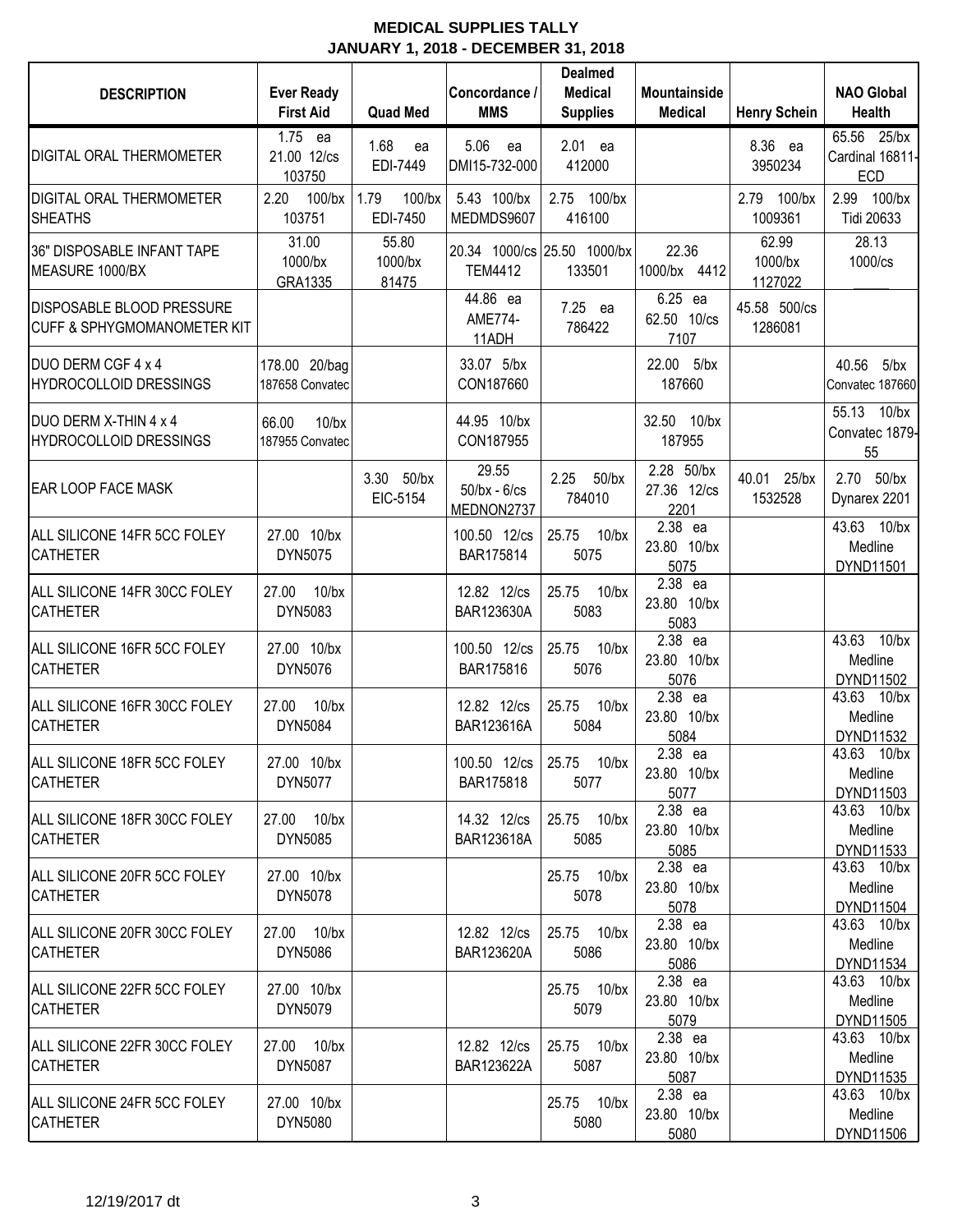| <b>DESCRIPTION</b>                                                                | <b>Ever Ready</b><br><b>First Aid</b> | <b>Quad Med</b>           | Concordance /<br><b>MMS</b>                | <b>Dealmed</b><br><b>Medical</b><br><b>Supplies</b> | <b>Mountainside</b><br><b>Medical</b> | <b>Henry Schein</b>              | <b>NAO Global</b><br>Health                  |
|-----------------------------------------------------------------------------------|---------------------------------------|---------------------------|--------------------------------------------|-----------------------------------------------------|---------------------------------------|----------------------------------|----------------------------------------------|
| ALL SILICONE 24FR 30CC FOLEY<br><b>CATHETER</b>                                   | 27.00<br>$10$ /bx<br><b>DYN5088</b>   |                           | 12.82 12/cs<br>BAR123624A                  | 25.75<br>$10$ /bx<br>5088                           | 2.38 ea<br>23.80 10/bx<br>5088        |                                  | 45.93 10/bx<br>Medline<br>DYND11536          |
| FOLEY 14FR MALE STRAIGHT CATH                                                     | 20.00<br>$50$ / $cs$<br>DYN4984       |                           |                                            | 18.50 50/bx<br>4984                                 |                                       | 5.16<br>ea<br>8266885            | 48.28<br>$30$ /bx<br>Coloplast 28414         |
| <b>FOLEY 14FR FEMALE STRAIGHT</b><br><b>CATH</b>                                  | 20.00<br>$50$ / $cs$<br>DYN4994       |                           |                                            | 18.50 50/bx<br>4994                                 |                                       | 262.39<br>$12$ / $cs$<br>4673314 | 32.20 100/bx<br>Rusch<br>288300140           |
| <b>COUDE FOLEY CATHETER 16FR</b><br>5CC                                           | 172.90 10/cs<br>20516C Kendall        |                           | 185.91 10/ct<br><b>KEN20516ICC</b>         |                                                     |                                       |                                  | 189.00<br>$10$ /bx<br>Coviden 20516C         |
| <b>COUDE FOLEY CATHETER 18FR</b><br>5CC                                           | 172.90 10/cs<br>20518C Kendall        |                           | 185.91 10/ct<br><b>KEN20518ICC</b>         |                                                     |                                       |                                  | $10$ /bx<br>189.00<br>Coviden 20518C         |
| <b>COUDE FOLEY CATHETER 20FR</b><br>5CC                                           | 172.90 10/cs<br>20520C Kendall        |                           |                                            |                                                     |                                       |                                  | $10$ /bx<br>189.00<br>Coviden 20520C         |
| FOLEY CATHETER TRAY 30CC                                                          | 38.00 20/cs<br>DYN4927                |                           |                                            |                                                     | 1.77 ea<br>35.40 20/cs<br>AS880       | 3.68<br>ea<br>9620030            | 45.59 20/bx<br>Bard 802030                   |
| FOLEY INSERTION TRAY, 10CC W/O<br><b>FOLEY</b>                                    | 34.00<br>$20$ / $cs$<br>DYN4926       |                           |                                            |                                                     | 1.34 ea<br>26.80 20/cs<br>4926        |                                  | 33.64 20/bx<br>Amsino AS880                  |
| FOLEY HOLDER VELCRO - SAMPLE                                                      | 72.00 50/cs<br>DYN 4930               |                           |                                            |                                                     |                                       |                                  |                                              |
| FOLEY URINARY EXTEN/CONN<br><b>TUBE</b>                                           |                                       |                           |                                            |                                                     |                                       | 20.08 ea<br>1264551              | 21.02 50/bx<br>Amsino AS311                  |
| <b>FINGER TIP PULSE OXIMETER</b>                                                  | 18.00<br>ea<br>SPOC12-P               | 23.40<br>ea<br>EDI-700000 |                                            | 30.00 ea<br>708869                                  | 30.00 ea<br>7088                      | 143.99 ea<br>494744              | 15.92 ea<br>Henry Schein<br>MD300L634        |
| <b>GLOVES - P/F LARGE VINYL</b>                                                   | 36.90<br>100/bx 10/cs<br>EVR3003      |                           | 21.88<br>100/bx - 10/cs<br><b>EMP5300L</b> | 2.65 100/bx<br>787280                               | 2.89 100/bx<br>28.90 10/cs<br>2613    | 6.55<br>$100$ /bx<br>5700090     | 3.26 100/bx<br>Henry Schein<br><b>VLG200</b> |
| <b>GLOVES - P/F MEDIUM VINYL</b>                                                  | 36.90<br>100/bx 10/cs<br>EVR3002      |                           | 21.88<br>100/bx - 10/cs<br><b>EMP5300M</b> | 2.65 100/bx<br>787270                               | 2.89 100/bx<br>28.90 10/cs<br>2612    | 6.55 100/bx<br>570089            | 3.26 100/bx<br>Henry Schein<br><b>VMD200</b> |
| <b>GLOVES - P/F SMALL VINYL</b>                                                   | 36.90<br>100/bx 10/cs<br>EVR3001      |                           | 21.88<br>100/bx - 10/cs<br><b>EMP5300S</b> | 2.65 100/bx<br>787260                               | 2.89 100/bx<br>28.90 10/cs<br>2611    | 6.55<br>$100$ /bx<br>570088      | 3.26 100/bx<br>Henry Schein<br><b>VSM200</b> |
| GLOVES - EXAM - P/F LARGE VINYL -<br>ProCure # PC510 or equal                     |                                       |                           | 21.88<br>100/bx - 10/cs<br><b>EMP5300L</b> | 2.65 100/bx<br>787280                               |                                       | $100$ /bx<br>3.52<br>1190353     | 3.31 100/bx<br>Henry Schein<br>5700090       |
| <b>GLOVES - EXAM - P/F MEDIUM</b><br>VINYL - ProCure # PC510 or equal             |                                       |                           | 21.88<br>100/bx - 10/cs<br><b>EMP5300M</b> | 2.65 100/bx<br>787270                               |                                       | $100$ /bx<br>3.52<br>1190351     | 3.31 100/bx<br>Henry Schein<br>5700089       |
| <b>GLOVES - EXAM - P/F SMALL VINYL</b><br>ProCure # PC510 or equal                |                                       |                           | 21.88<br>100/bx - 10/cs<br><b>EMP5300S</b> | 2.65 100/bx<br>787260                               |                                       | 3.52<br>$100$ /bx<br>1190350     | 3.31 100/bx<br>Henry Schein<br>5700088       |
| GLOVES - SYNTHETIC - EXAM - P/F<br>LARGE VINYL - McKesson #<br>11111300 or equal  |                                       |                           | 35.22<br>100/bx - 10/cs<br><b>EMP5400L</b> |                                                     |                                       | 14.29<br>$100$ /bx<br>5658307    | 3.71 100/bx<br>Baldur 5300L                  |
| GLOVES - SYNTHETIC - EXAM - P/F<br>MEDIUM VINYL - McKesson #<br>11111300 or equal |                                       |                           | 35.22<br>100/bx - 10/cs<br><b>EMP5400M</b> |                                                     |                                       | 14.29<br>$100$ /bx<br>5654903    | 3.71 100/bx<br>Baldur 5300M                  |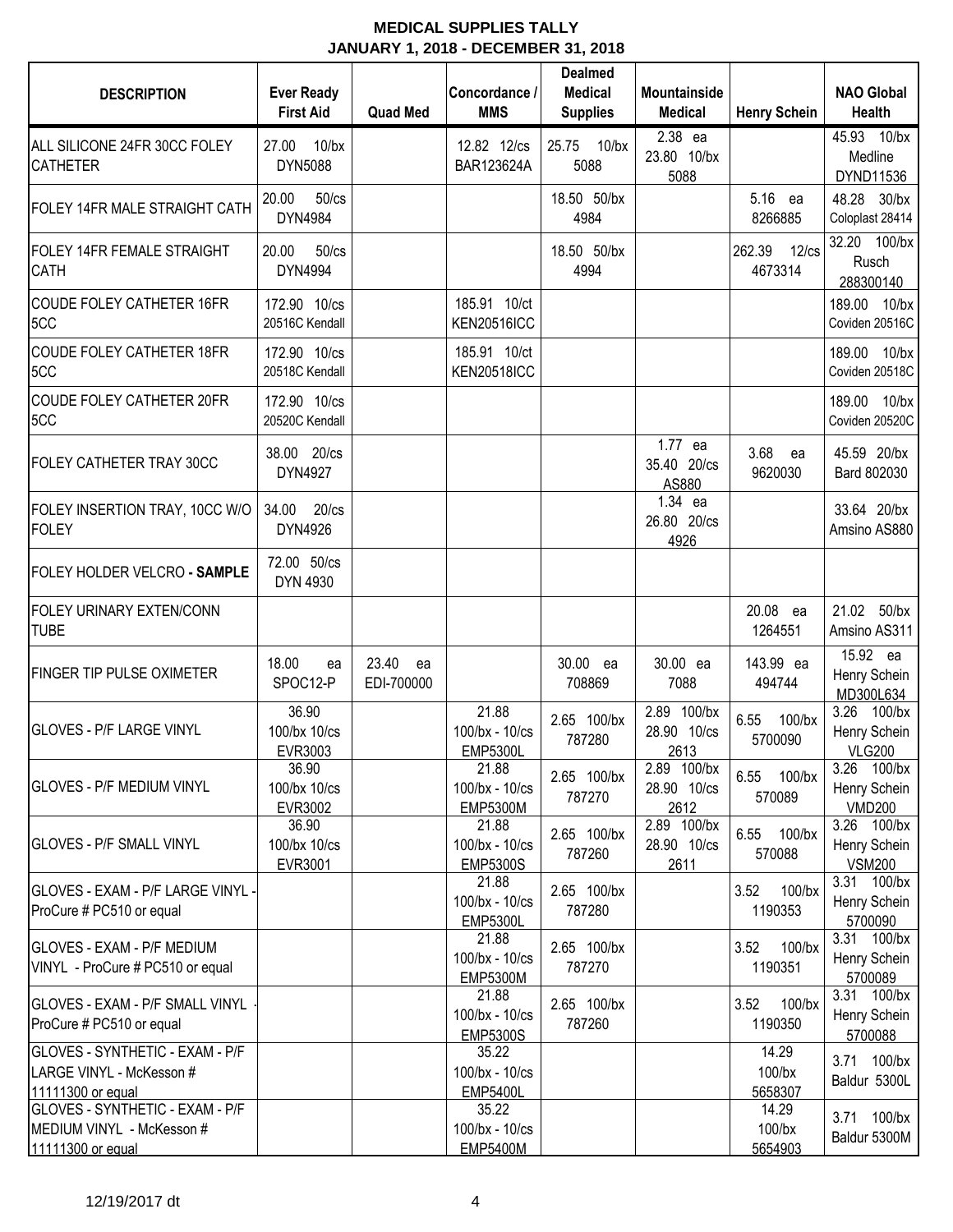| <b>DESCRIPTION</b>                                                                 | <b>Ever Ready</b>                            |                               | Concordance /                                | <b>Dealmed</b><br><b>Medical</b> | <b>Mountainside</b>                      |                                | <b>NAO Global</b>                      |
|------------------------------------------------------------------------------------|----------------------------------------------|-------------------------------|----------------------------------------------|----------------------------------|------------------------------------------|--------------------------------|----------------------------------------|
|                                                                                    | <b>First Aid</b>                             | <b>Quad Med</b>               | <b>MMS</b>                                   | <b>Supplies</b>                  | <b>Medical</b>                           | <b>Henry Schein</b>            | <b>Health</b>                          |
| GLOVES - SYNTHETIC - EXAM - P/F<br>SMALL VINYL - McKesson #<br>11111300 or equal   |                                              |                               | 35.22<br>100/bx - 10/cs<br><b>EMP5400S</b>   |                                  |                                          | 14.29<br>$100$ /bx<br>5658049  | $100$ /bx<br>3.71<br>Baldur 5300S      |
| <b>HIBICLENS LIQUID 4 OZ</b>                                                       | 5.90<br>ea<br>57504                          |                               | 203.45 48/cs<br>MOL57504                     | 4.75<br>ea<br>575040             | 4.94 ea<br>34080002                      | 7.21 ea<br>1078796             | 5.09 ea<br>Molnlycke 57504             |
| <b>HEMOCUE HB 201</b><br><b>MICROCUVETTES</b>                                      | 295.00 200/bx<br>4 vials 111716              |                               | 203.45 50/bs<br>HEM110723                    | 180.00 100/bx<br>111715          |                                          | 202.49<br>$100$ /bx<br>1109167 | 81.82 50/bx<br>Hemocue<br>110723       |
| HYDROFERA BLUE READY FOAM<br>DRESSING - Hollister # HBRS4520 or<br>equal           | 154.90 10/bx<br><b>HBRS4520</b>              |                               | 84.09 10/bx<br>HOLHBRS4520                   | 162.85 10/bx<br>504520           | 198.43 10/bx<br><b>HBRS4520</b>          |                                | 153.28 10/bx<br><b>HBRS4520</b>        |
| <b>HYDROFERA BLUE READY</b><br>TRANSFER 4" x 5" - Hollister #<br>HBRT4050 or equal | 154.90 10/bx<br><b>HBRT4050</b>              |                               | 84.09 10/bx<br>HOLHBRT4050                   | 151.50 10/bx<br>504050           | 182.21 10/bx<br><b>HBRT4050</b>          |                                | 153.28 10/bx<br><b>HBRT4050</b>        |
| <b>IRRIGATION TRAY WITH PISTON</b><br>SYRINGE - AS136                              | 22.00 20/cs<br>DYN4268                       | .99<br>ea<br>AS136            | 19.33 20/cs<br>AMSAS136                      |                                  | .91<br>ea<br>18.20 20/cs<br>AS136        |                                | 21.56 20/cs<br>AS136                   |
| <b>ISOLATION GOWNS YELLOW</b>                                                      | 15.00<br>50/cs<br>DYN2141                    | 15.40 50/cs<br>EIC-5101       | 12.50<br>$5/bx - 5/cs$<br>DYN2141            | 15.50<br>$50$ / $cs$<br>214100   | 13.13 50/cs<br>2141                      | 9.99<br>$10$ /pk<br>1011789    | 4.63 10/pk<br>Cardinal<br>1100PG       |
| LEG BAG MEDIUM URINARY 600 ML                                                      | 33.00 48/cs<br>DYN4281 twist<br>valve 500 ml |                               | 29.62 48/cs<br>AMSAS306N                     | 7.75 12/bx<br>428100             | .56<br>ea<br>26.88 48/cs<br>4281         | 44.68 ea<br>8401682            | 35.26 48/cs<br>Amsino<br>AS308N        |
| N/S 2 X 2, 8 PLY GAUZE SPONGES<br>200/BG                                           | 200/bg<br>.90<br>0200017                     | 200/bx<br>.91<br>EFA-1017     | 16.19<br>200/pk - 25/cs<br><b>EMPGA22820</b> | .90 200/bg<br>783022             | .84 200/bg<br>21.00 25/cs<br>3222        | 5.73<br>$10$ /bx<br>8905018    | .96 200/pk<br>Henry Schein<br>90-82821 |
| 2" STERILE KLING                                                                   | .85<br>12/bg<br>0200058                      | 2.35<br>$12$ /bx<br>EFA-1004  | 18.07<br>12/bg - 8/cs<br>DYN3112             | 1.15<br>$12$ /bx<br>783102       | 2.64 12/bx<br>21.12 8/cs<br>3112         |                                | 89.68 48/cs<br>J&J 111613700           |
| 3" STERILE KLING                                                                   | $12$ /bg<br>.95<br>0200060                   | 2.74<br>$12$ /bx<br>EFA-1005  | 20.45<br>$12/bg - 8/cs$<br><b>DUK703</b>     | 1.32<br>$12$ /bx<br>783103       | 3.10 12/bx<br>37.20 8/cs<br>3113         |                                | 113.89 48/cs<br>J&J 111613800          |
| 4" STERILE KLING                                                                   | 2.00 12/bg<br>0200062                        | 2.74 12/bx<br>EFA-1006        | 22.50<br>12/bg - 8/cs<br>DYN3114             | 1.46 12/bx<br>783104             | 3.33 12/bx<br>26.64 8/cs<br>3114         |                                | 9.16 5/bx<br>J&J 111614100             |
| STERILE 4" KERLEX KLING -<br>COVIDEN #6715 or equal - SAMPLE                       | 1.40 ea<br>140.00 100/cs<br>Covidien 675     | .65<br>ea<br>EFA-1008         | 127.84 100/cs<br><b>KEN6715</b>              | 1.45 ea<br>671501                | 1.91 ea<br>140.62 100/cs<br>6715         |                                | 1.54 ea<br>Coviden 6715                |
| 3"X3" STERILE NONADH ADAPT                                                         | 31.00<br>$50$ /bx<br>SYS2012                 | 6.38 100/bx<br>3434           | 293.18<br>50/ct - 12/cs<br>SYS2012           |                                  | 25.62 50/bx<br>307.44 12/cs<br>2012      |                                | 29.34 50/bx<br>Systagenix<br>2012      |
| 3"X8" STERILE NONADH ADAPT                                                         | 35.00<br>$24$ / $cs$<br>SYS2015              | 8.14 50/bx<br>3438            | 405.00<br>36/ct - 6/cs<br>SYS2013            |                                  | 70.00 36/pk<br>420.00 6/cs<br>2013       |                                | 33.73 24/bx<br>Systagenix<br>2015      |
| LATEX FREE TOURNQUET -<br><b>SAMPLE</b>                                            | .09<br>ea<br>1700263                         | $10$ /bx<br>.88<br>EFA-350100 | 45.57 250/cs<br>MEDNON7502<br>9              |                                  | 1.06 10/bg<br>53.00 50/cs<br>Techmed4408 |                                | 9.56 100/bx<br>Dukal NLT4100           |
| LEADCARE II TEST KIT - #70-6762 or<br>equal                                        |                                              |                               | 350.06 48/bx<br>ESA70-6762                   | 375.00 ea<br>706762              | 427.33 ea<br>70-6762                     |                                |                                        |
| MAGELLAN SAFETY NEEDLES - 25G<br>x 1 1/2"                                          | 12.00 50/bx<br>120.00 10 bx/cs<br>8881850518 |                               | 112.50<br>50/bx -10/cs<br>KEN88818505        | 13.10 50/bx<br>850515            |                                          |                                | 13.78 50/bx<br>Coviden<br>8881850215   |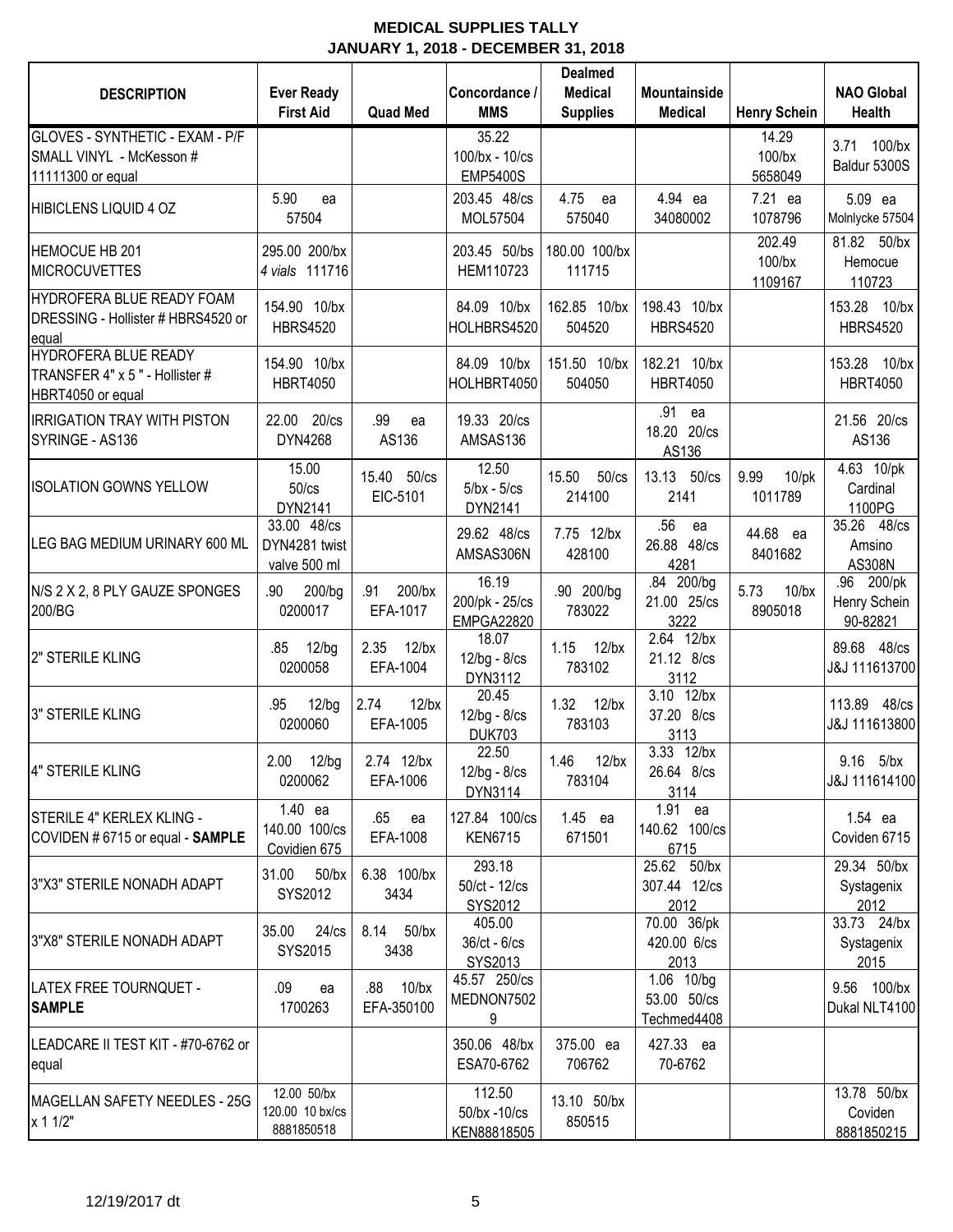| <b>DESCRIPTION</b>                                                                                                     | <b>Ever Ready</b><br><b>First Aid</b>        | <b>Quad Med</b> | Concordance /<br><b>MMS</b>              | <b>Dealmed</b><br><b>Medical</b><br><b>Supplies</b> | <b>Mountainside</b><br><b>Medical</b>  | <b>Henry Schein</b>          | <b>NAO Global</b><br><b>Health</b>   |
|------------------------------------------------------------------------------------------------------------------------|----------------------------------------------|-----------------|------------------------------------------|-----------------------------------------------------|----------------------------------------|------------------------------|--------------------------------------|
| MAGELLAN SAFETY NEEDLES - 25G<br>x 5/8"                                                                                | 12.00 50/bx<br>120.00 10 bx/cs<br>8881850558 |                 | 114.77<br>50/bx -10/cs<br>KEN88818505    | 13.10 50/bx<br>850558                               | 16.19 50/bx<br>8881-850558             | 17.05<br>$50$ /bx<br>6940028 | 13.78 50/bx<br>Coviden<br>8881850558 |
| <b>MEDIHONEY WOUND &amp; BURN</b><br>DRESSING #31045 or equal                                                          | 136.00 10/bx<br>31045                        |                 | 535.13<br>$10$ /bx - $5$ /cs<br>DMA31045 | 11.70 ea<br>310450                                  | 138.16 10/bx<br>628.58 5/cs<br>31045   |                              | 643.44 50/bx<br>Derm Sci<br>31045    |
| MEDIHONEY GEL #31805 or equal                                                                                          | 64.00 10/bx<br>31805                         |                 | 199.50<br>$10$ /bx - $5$ /cs<br>DMA31805 | 275.00 40/cs<br>318050                              | 255.23 4<br>bx/cs 31805                |                              | 242.74 40/bx<br>31805                |
| 4"x4" MELGISORB - # 251100 or<br>equal                                                                                 |                                              |                 | 312.50<br>10/bx - 10/cs<br>MOL252200     |                                                     |                                        |                              |                                      |
| 4"x4" MELGISORB AG - # 255100 or   127.00<br>equal                                                                     | $10$ /bx<br>255100                           |                 | 795.45<br>10/bx - 10/cs<br>MOL255100     | 93.30 10/bx<br>255100                               | 102.87 10/bx<br>875.00 10/cs<br>255100 |                              | 95.46 10/bx<br>ABCO 255100           |
| 7.2x7.2 MEPILEX BORDER SACRUM#<br>282000 or equal                                                                      | 13.36<br>ea<br>MOL282000                     |                 | 389.55<br>$5/bx - 8/cs$<br>MOL282000     | 55.00 5/bx<br>282000                                | 58.38 5/bx<br>428.50 8/cs<br>282000    |                              | 467.46 40/bx<br>Molnlycke<br>282000  |
| 9x9 MEPILEX BORDER SACRUM #<br>282400 or equal                                                                         | 509.00 25/bx<br>SCP282400                    |                 | 382.39<br>$5/bx - 5/cs$<br>MOL282400     | 86.15 5/bx<br>282400                                | 99.18 5/bx<br>420.62 5/cs<br>282400    |                              | 467.50 25/bx<br>Molnlycke<br>282400  |
| 5x8 MEPILEX HEEL FOAM<br>DRESSING # 288100 or equal                                                                    | 80.00 5/bx<br>288100                         |                 | 284.09<br>$5/bx - 5/cs$<br>MOL288100     | 65.50 5/bx<br>288100                                | 62.50 5/bx<br>288100                   |                              |                                      |
| 6x8 MEPILEX TRANSFER # 294899 or<br>equal                                                                              | 12.90 ea<br>294899                           |                 | 382.55<br>$5/bx - 8/cs$<br>MOL294899     | 425.00 40/cs<br>294899                              | 64.82 5/bx<br>420.82 8/cs<br>294899    |                              | 467.50 25/bx<br>Molnlycke<br>294899  |
| 2" MEFIX SELF-ADHESIVE FABRIC<br>TAPE #310599 or equal                                                                 | 7.54 ea<br>310599                            |                 | 189.55 40/cs<br>MOL310599                | 208.55 40/bx<br>310599                              | 15.00 ea<br>208.50 40/cs<br>310599     |                              | 5.69 ea<br>Molnlycke<br>310599       |
| 4" MEFIX SELF-ADHESIVE FABRIC<br>TAPE #311099 or equal                                                                 | 11.54<br>ea<br>311099                        |                 | 175.68 20/cs<br>MOL311099                | 198.75 20/cs<br>311099                              | 18.02 ea<br>193.25 20/cs<br>311099     |                              | 10.54 ea<br>Molylycke<br>311099      |
| 4"x4" MEPILEX FOAM DRESSING #<br>294199 or equal                                                                       | 6.72 ea<br>33.60 5/bx<br>MON294199           |                 | 330.11<br>$5/bx - 14/cs$<br>MOL294199    | 29.50 5/bx<br>294199                                | 35.76 5/bx<br>363.12 14/cs<br>294199   |                              | 28.30 5/bx<br>Molnlycke<br>294199    |
| 6"x6" MEPILEX BORDER FOAM<br>DRESSING # 295400 or equal                                                                | 10.54 ea<br>52.70 5/bx<br>MOL295400          |                 | 380.68<br>$5/bx - 10/cs$<br>MOL295400    | 44.00 5/bx<br>295400                                | 41.87 5/bx<br>295400                   |                              | 45.68 5/bx<br>Molnlycke<br>295400    |
| 4"x4" MEPILEX BORDER FOAM<br>DRESSING # 295300 or equal                                                                | 6.36 ea<br>31.80 5/bx<br>MON295300           |                 | 224.43<br>$5/bx - 10/cs$<br>MOL295300    | 25.00 5/bx<br>295301                                | 34.40 5/bx<br>246.87 10/cs<br>295300   |                              | 26.93 5/bx<br>Molnlycke<br>295300    |
| 3"x3" MEPILEX BORDER FOAM<br>DRESSING # 295200 or equal                                                                | 4.90<br>ea<br>24.50 5/bx<br>MON295200        |                 | 230.68<br>$5/bx - 14/cs$<br>MOL295200    | 18.55 5/bx<br>295201                                | 27.25 5/bx<br>253.75 14/cs<br>295200   |                              | 19.78 5/bx<br>Molnycke<br>295200     |
| 4"x4" MEPILEX BORDER AG<br>ABORBENT ANTIMICROBIAL<br>BORDER FOAM DRESSING #395390                                      | 105.00 5/bx<br>MOL395390                     |                 | 700.00<br>$5/bx - 10/cs$<br>MOL395390    | 775.00 50/cs<br>395390                              | 91.37 5/bx<br>770.00 10/cs<br>395390   |                              | 84.00 5/bx<br>Molnlyncke<br>395390   |
| 6"x6" MEPILEX BORDER AG<br>ABORBENT ANTIMICROBIAL<br>BORDER FOAM DRESSING #395490                                      | 185.00 5/bx<br>MON395490                     |                 | 1,493.18<br>$5/bx - 10/cs$<br>MOL395490  | 1,600.00<br>50/cs 395490                            | 1,642.00<br>$5$ /bx-10/cs<br>395490    |                              | 179.18 5/bx<br>Molnlycke<br>395490   |
| 7.2"x7.2" MEPILEX BORDER<br><b>SACRUM AG ABORBENT</b><br><b>ANTIMICROBIAL BORDER FOAM</b><br>DRESSING #382090 or equal | 318.00 5/bx<br>382090                        |                 | 1,602.27<br>$5/bx - 8/cs$<br>MOL392090   | 1,719.00<br>40/cs 382090                            | 1,762.00<br>$5/bx-8/cs$<br>382090      |                              | 2,722.78 35/bx<br>Molnlyke<br>382090 |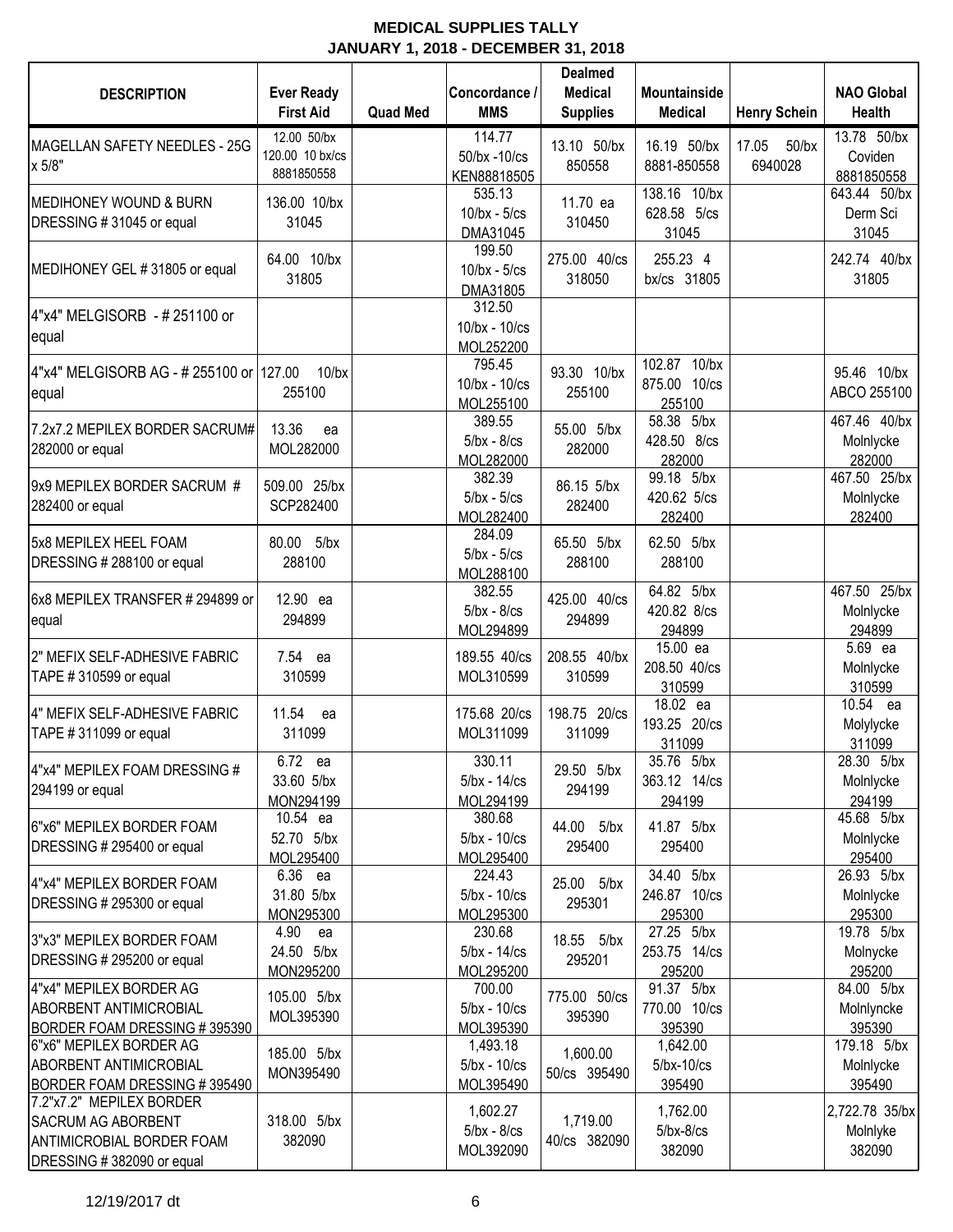| <b>DESCRIPTION</b>                                                                                              | <b>Ever Ready</b><br><b>First Aid</b>         | <b>Quad Med</b> | Concordance /<br><b>MMS</b>               | <b>Dealmed</b><br><b>Medical</b><br><b>Supplies</b> | <b>Mountainside</b><br><b>Medical</b>          | <b>Henry Schein</b>           | <b>NAO Global</b><br><b>Health</b>       |
|-----------------------------------------------------------------------------------------------------------------|-----------------------------------------------|-----------------|-------------------------------------------|-----------------------------------------------------|------------------------------------------------|-------------------------------|------------------------------------------|
| 9.2"x9.2" MEPILEX BORDER<br><b>SACRUM AG ABORBENT</b><br>ANTIMICROBIAL BORDER FOAM<br>DRESSING #382490 or equal |                                               |                 | 1,490.91<br>$5/bx - 5/cs$<br>MOL382490    | 1,600.00<br>25/cs 382490                            | 1,640.00<br>$5$ /bx- $5$ /cs<br>382490         |                               | 543.92 5/bx<br>Molnlycke<br>382490       |
| MEPITAC TAPE 3/4" - # 298300 or<br>equal                                                                        | 18.00 ea<br>MOL298300                         |                 | 162.00 12/cs<br>MOL298300                 | 14.50 ea<br>298300                                  | 14.85 ea<br>298300                             |                               | 16.38 ea<br>Molnlycke<br>298300          |
| MEPITAC TAPE 1.5" - # 298400 or<br>equal                                                                        | 15.00 ea<br>MOL298400                         |                 | 134.68 12/cs<br>MOL298400                 | 12.00 ea<br>298400                                  | 12.35 ea<br>298400                             |                               | 13.62 ea<br>Abco 298400                  |
| MEPITEL ONE WOUND CONTACT<br>SHEET 4" x 7" - # 289500 or equal                                                  | 172.90 10/bx<br>MOL289500                     |                 | 909.20<br>$10$ /bx - $7$ /cs<br>MOL289500 | 955.00 70/cs<br>28950                               | 1,000.00<br>$10$ /bx- $7$ /cs<br>289500        |                               | 155.87 10/bx<br>Molnlycke<br>289500      |
| MEPITEL ONE WOUND SHEET 6.8" x<br>10" - # 289700 or equal                                                       | 190.00 5/bx<br>MOL289700                      |                 | 1,159.09<br>$5/bx - 8/cs$<br>MOL289700    | 1,250.00<br>40/cs 289700                            | 1,275.00<br>$10$ /bx- $4$ /cs<br>289700        |                               | 1,390.91<br>$40$ /bx<br>Molnlycke        |
| MESALT - IMPREGNATED<br><b>ABSORBENT DRESSING</b>                                                               | 1.54 ea<br>285580                             |                 | 244.00<br>$30$ /bx - $8$ /cs<br>MOL285580 | 265.00 240/cs<br>285580                             | 44.06 30/bx<br>268.36 8/cs<br>285580           |                               | 36.60 30/bx<br>Molnlycke<br>285580       |
| MULTIFOLD TOWEL (PACKAGED)                                                                                      | 18.90<br>12x200/cs<br>DYN1310                 |                 | 36.82<br>200/pk - 12/cs<br>KCP01510       | 29.15 4000/cs<br>400066                             |                                                |                               | 34.58 4000/bx<br>Kimberly Clark<br>01804 |
| NEPHROSTOMY DRAIN BAG, 600 ML                                                                                   |                                               |                 |                                           |                                                     | 10.36 ea<br>202.04 20/cs<br>RMG600D            | 134.72<br>5/bx<br>678241      | 34.58 ea<br>Merit Med<br>S48MDD600       |
| NORMAL SALINE .9% 15 ML                                                                                         | 31.00 144/bx<br><b>RUSCH</b><br>$200 -$<br>69 |                 | 43.70<br>$48$ /bx - $3$ /cs<br>TEL200-69  | 8.25<br>$24$ /bx<br>526201                          |                                                | $24$ /bx<br>9.01<br>8510029   | 35.50 144/bx<br>Smith Med<br>R0159       |
| NORMAL 0.9% SALINE 100ML                                                                                        |                                               |                 | 21.86 48/cs<br><b>WEL6240</b>             | 31.00 48/cs<br>916240                               | .66<br>ea<br>31.86<br>$48$ / $cs$<br>6240      | 25.66<br>$100$ /bx<br>1200721 | 33.50<br>$48$ /bx<br>Medline<br>RD130296 |
| NORMAL 0.9% SALINE 500ML                                                                                        |                                               |                 | 24.14 18/cs<br><b>WEL6280</b>             | 2.38 ea<br>520101                                   | 1.99<br>ea<br>31.84<br>$16$ / $cs$<br>R5001-01 | .02 ea<br>1165301             |                                          |
| NORMLGEL 0.17 oz                                                                                                |                                               |                 | 75.91<br>$10$ /bx - $4$ /cs<br>MOL370500  |                                                     |                                                |                               |                                          |
| NUGAUZE PLAIN .25 X 5 YDS<br><b>STERILE</b>                                                                     | 28.00 12/bx<br>DYN3401                        |                 | 32.18 12/cs<br>MEDNON255145               | 2.50 ea<br>340100-1-4                               | 1.65 ea<br>19.80 12/cs<br>3401                 |                               | 2.32 ea<br>Derma 59121                   |
| NUGAUZE PLAIN .50 X 5 YDS<br><b>STERILE</b>                                                                     | $12$ /bx<br>29.00<br>DYN3402                  |                 | 36.23 12/cs<br>MEDNON255125               | 2.50 ea<br>340100-1-2                               | 1.75<br>ea<br>21.00 12/cs<br>3402              |                               | 35.16 12/bx<br>Derma 59221               |
| <b>INUGUAZE IODOFORM 5% .25 X 5</b><br><b>YDS</b>                                                               | 32.00 12/bx<br>DYN3411                        |                 | 31.82 12/cs<br>MEDNON256145               | 2.82 ea<br>341100-1-4                               | 2.13 ea<br>25.56 12/cs<br>3411                 |                               |                                          |
| NUGUAZE IODOFORM 5% .50 X 5<br><b>YDS</b>                                                                       | 35.00 12/bx<br>DYN3412                        |                 | 26.78 12/cs<br>DYN3402                    | 3.05 ea<br>341100-1-2                               | $2.16$ ea<br>29.92 12/cs<br>3412               |                               | 2.89 ea<br>Derma 59246                   |
| OIL EMULSION 5x9 NON-ADHESIVE<br><b>ADAPTIC</b>                                                                 |                                               |                 | 105.27 72/cs<br><b>KEN6116</b>            |                                                     | 26.25 12/bx<br>157.50 6/cs<br>2019             |                               |                                          |
| ONE PIECE OSTOMY<br>TRANSPARENT CUT TO FIT 3/8" to 3"                                                           |                                               |                 | 35.57 10/bx<br>COL10481                   |                                                     |                                                |                               |                                          |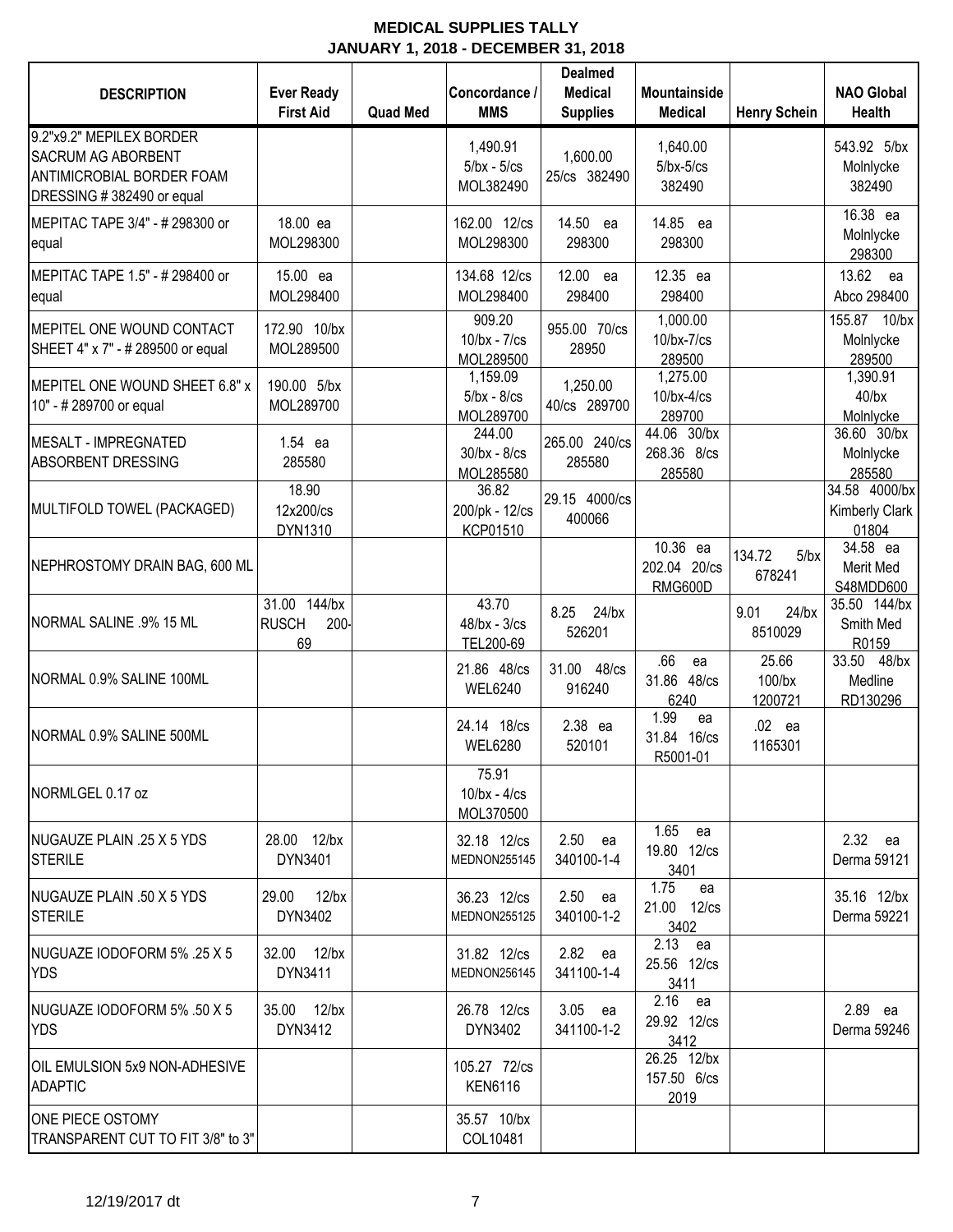| <b>DESCRIPTION</b>                                                                                            | <b>Ever Ready</b><br><b>First Aid</b> | <b>Quad Med</b>           | Concordance /<br><b>MMS</b>                 | <b>Dealmed</b><br><b>Medical</b><br><b>Supplies</b> | <b>Mountainside</b><br><b>Medical</b>    | <b>Henry Schein</b>             | <b>NAO Global</b><br><b>Health</b> |
|---------------------------------------------------------------------------------------------------------------|---------------------------------------|---------------------------|---------------------------------------------|-----------------------------------------------------|------------------------------------------|---------------------------------|------------------------------------|
| ONE PIECE UROSTOMY<br>TRANSPARENT CUT TO FIT 3/8" to 3"<br>WITH VELCRO CLOSE                                  |                                       |                           | 26.36 10/bx<br>COL10494                     |                                                     |                                          |                                 | 84.54 20/bx<br>Coloplast<br>15521  |
| <b>OSTOMY POUCH CLIPS</b>                                                                                     |                                       |                           | 32.26 20/bx<br><b>HOL8770</b>               |                                                     | $10$ /bx<br>19.43<br>51175635            |                                 |                                    |
| OSTOMY POUCH 2 1/4" -<br><b>DRAINABLE - Hollister</b>                                                         |                                       |                           | 25.27 10/bx<br><b>HOL8813</b>               |                                                     |                                          |                                 |                                    |
| OSTOMY POUCH - CONVEX SOFT -<br>Coloplast                                                                     |                                       |                           | 42.24 5/bx<br>HOL89111                      |                                                     |                                          |                                 |                                    |
| <b>OSTOMY SCISSORS</b>                                                                                        |                                       |                           | 107.39 30/bx<br>COL95050                    |                                                     |                                          |                                 |                                    |
| PENIS POUCH                                                                                                   |                                       |                           | 56.68 10/bx<br>HOL9873                      |                                                     | 53.16 10/bx<br>9811                      |                                 |                                    |
| PEROXIDE 4 OZ                                                                                                 | .90<br>ea<br>MEDHDX10                 | .88<br>ea<br>EFA-410004   | 6.26 12/cs<br>HYDD011                       | .63 ea<br>112100                                    |                                          | 1.06<br>ea<br>1280385           | .52 ea Henry<br>Schein 112-7012    |
| PHYTOPLEX BOTAINICAL<br>NUTRITION FOR SENSITIVE SKIN,<br>HYDRAGUARD SILICONE CREAM -<br>Medline Remedy - 2 OZ | 85.00 24/cs<br>MSC092532              |                           | 93.65 24/cs<br>MEDMSC092532                 | 4.75 ea<br>MSC092532H                               | 4.14 ea<br>123.60 24/cs<br>MSC092532     | 57.23<br>$12$ / $cs$<br>1247653 |                                    |
| PHYTOPLEX BOTAINICAL<br>NUTRITION FOR SENSITIVE SKIN, 4-<br>in1 BARRIER CREAM CLOTH -<br>Medline Remedy       | 103.00 12/cs<br>MSC092534             |                           | 43.64 12/cs<br>MEDMSC092400<br>4            | 4.25 ea<br>MSC092508                                | 4.30<br>8/pk<br>90.11 32/cs<br>MSC092507 | 57.23<br>$12$ / $cs$<br>1247653 |                                    |
| PICC LINE DRESSING CHANGE<br><b>TRAY</b>                                                                      | 4.00 ea<br>DYND75223                  |                           | 792.61 50/cs<br>TRIDT7095BP                 |                                                     |                                          | 12.30<br>ea<br>2771297          | 12.32 ea<br>DT7095                 |
| PISTON IRRIGATION TRAYS                                                                                       | $20$ / $cs$<br>21.00<br>DYN4268       |                           | 36.49 20/cs<br>MEDDYND20302                 |                                                     | .98<br>ea<br>19.60 20/cs<br>4268         | 5.57 ea<br>8310390              | 21.20<br>$20$ /bx<br>Amsino ASB6   |
| PREP PADS POVIDINE IODINE PADS                                                                                | 100/bx 3.55<br>3.25<br>0100022        | $100$ /bx<br>EFA-4160     | 33.81<br>100/bx - 10/cs<br>DYN1108          | 3.60<br>$100$ /bx<br>110800                         | 3.48<br>$100$ /bx<br>34.80 10/cs<br>1108 | 6.39<br>$100$ /bx<br>2670098    | 3.88 100/bx<br>Medine<br>MDS093917 |
| <b>PROFESSIONAL TOWEL, 2 PLY</b><br>TISSUE/POLY, 13" X 18", WHITE                                             |                                       |                           | 17.22 500/cs<br>TID9810865                  | 16.75 500/cs<br>701051                              | 15.80 500/cs 27.30<br>1051               | $12$ / $cs$<br>9030956          | 14.62 500/bx<br><b>Tidi 1051</b>   |
| PURACOL PLUS MICROSCAFFOLD<br>COLLAGEN WOUND DRESSING -<br>4.2" x 4.5"                                        |                                       |                           | 1,309.69<br>50/cs<br>MSC8644EP              | 1,050.00<br>$50$ / $cs$<br>MSC8644EP                |                                          | 489.78<br>50/cs<br>8760589      | 1,003.39 50/bx<br>MSC8644EP        |
| PURACOL PLUS AG<br>MICROSCAFFOLD COLLAGEN<br>WOUND DRESSING - 4.2" x 4.5"                                     |                                       |                           | 1,631.14<br>$10$ /bx - $5$ /cs<br>MSC8744EP | 335.00 10/bx<br>874410                              |                                          | 489.78<br>50/cs<br>8760589      | 1,574.40 50/bx<br>MSC8744EP        |
| REP BANDS - 50 YDS - LEVEL 1<br>(PEACH)                                                                       |                                       |                           | 50.67 ea<br>NORNC91221-<br>50               | 67.00 ea<br>10-1089                                 | 51.56<br>ea<br>10-1089                   | 71.54 ea<br>1148119             | 56.96<br>ea<br>10-1089             |
| REP BANDS - 50 YDS - LEVEL 3<br>(GREEN)                                                                       |                                       |                           |                                             | 100.00<br>ea<br>10-1091                             | 79.68<br>ea<br>10-1091                   | 202.49 ea<br>1148119            | 88.03<br>ea<br>10-1091             |
| REP BANDS - 50 YDS - LEVEL 5<br>(PLUM)                                                                        |                                       |                           |                                             | 130.00<br>ea<br>10-1093                             | 107.81<br>ea<br>10-1093                  | 138.14 ea<br>1148119            |                                    |
| SAFETY LOK 10 ML 21G 1 1/2                                                                                    | 30.00 50/bx<br>B-D305564              | 19.20 50/bx<br>EDI-345240 | 110.00<br>$100$ /bx - $4$ /cs<br>B/D309643  |                                                     |                                          | 33.61<br>$50$ /bx<br>9879965    | 19.43 50/bx<br>305786              |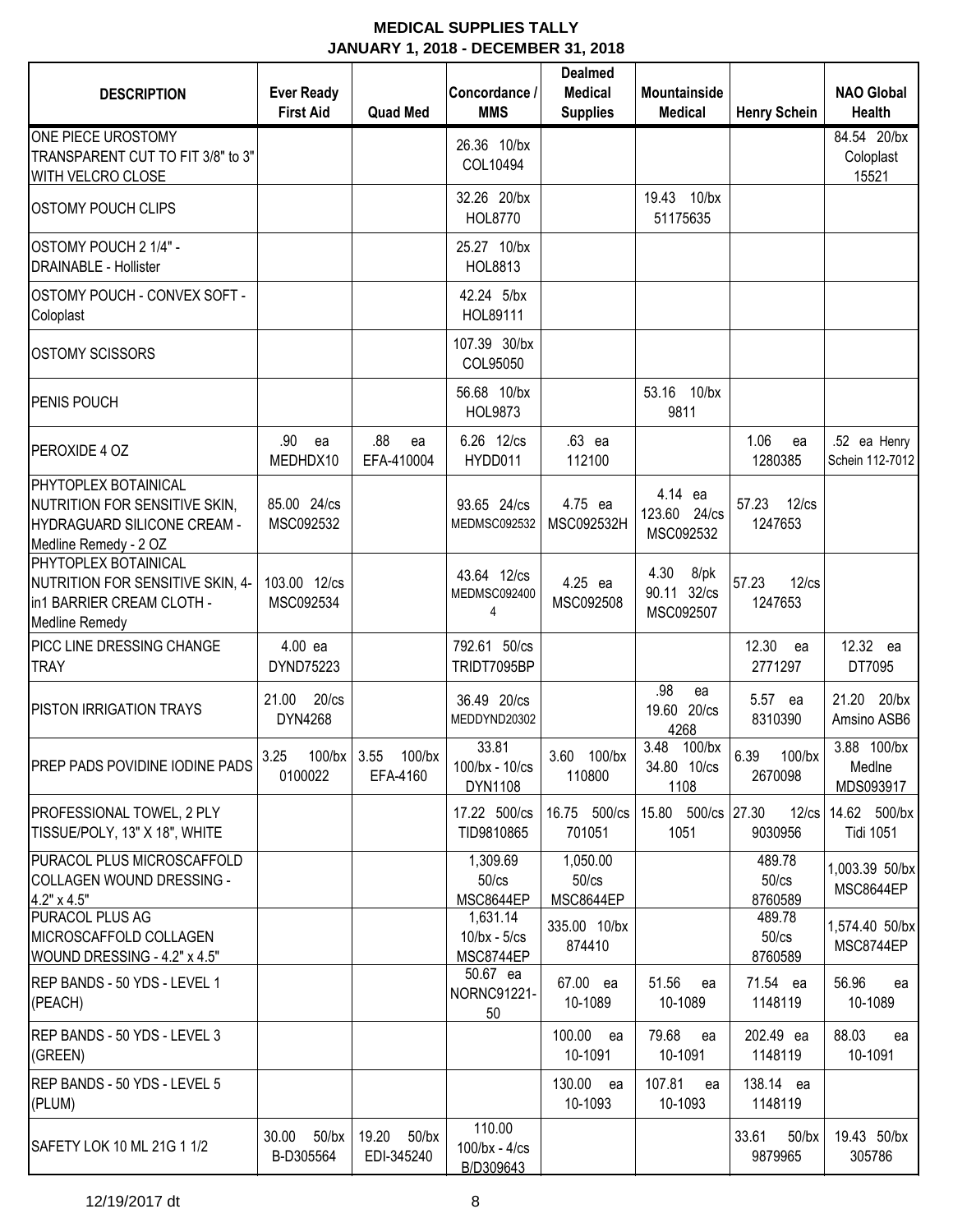| <b>DESCRIPTION</b>                                                       | <b>Ever Ready</b><br><b>First Aid</b>     | <b>Quad Med</b>                 | Concordance /<br><b>MMS</b>                  | <b>Dealmed</b><br><b>Medical</b><br><b>Supplies</b> | <b>Mountainside</b><br><b>Medical</b>      | <b>Henry Schein</b>           | <b>NAO Global</b><br><b>Health</b>           |
|--------------------------------------------------------------------------|-------------------------------------------|---------------------------------|----------------------------------------------|-----------------------------------------------------|--------------------------------------------|-------------------------------|----------------------------------------------|
| SANI-CLOTH PLUS WIPES, LARGE,<br>6" X 6 3/4", 160/CAN, 12 CANS/CS        | 6.72<br>160/cn<br>Q89072                  | 5.90<br>160/tub<br>EIC-410403   | 63.27<br>160/bx - 12/cs<br>NICQ89072         | 6.25 160/cn<br>890720                               | 5.86 160/ct<br>70.32 12/cs<br>Q89072       | 7.99<br>160/pk<br>2670721     | 5.56 100/bx<br>PDI Q89072                    |
| <b>SANI-HANDS INSTANT SANITIZING</b><br>WIPES - PDI P13472               | 5.90<br>135/cn<br>PDI P13472              | 4.95<br>100/bx<br>EIC-4109      | 55.86<br>135/tb - 12/cs<br>NICP13472         | 5.21 135/cn<br>483637                               | 5.18 135/ct<br>62.16 12/cs<br>P13472       |                               | 135/cn<br>5.65<br><b>PDI P13472</b>          |
| SHARPS CONTAINER 2.2 QUART                                               | 2.72<br>ea<br>KEN1522SA                   | 2.65<br>ea<br>EIC-3549          | 135.92 60/cs<br>KEN1522SA                    |                                                     | 2.48<br>ea<br>148.80 60/cs<br>1522SA       | 4.50 ea<br>6660675            | 1.57<br>ea<br>0322-150R-HS                   |
| <b>SHILEY CANNULA XLT</b>                                                |                                           |                                 | 65.02 10/bx<br>MAL60XLTIN                    |                                                     |                                            |                               | 78.02 10/bx<br>Puritan 70XLTIN               |
| SHILEY TRACH SOFT EXTENDED<br><b>CUFF TUBE - 70XLTCP</b>                 |                                           |                                 | 80.63 ea<br>MAL70XLTCP                       |                                                     | 88.68 ea<br>70XLTCP                        |                               | 96.76<br>ea<br>Puritan 70XLTCN               |
| SINGLE USE SAFETY LANCET -<br>Unistick 3 Comfort - Owen Mumfor<br>AT1044 | 18.90 100/bx<br><b>UNISTIK3</b><br>AT1042 | 21.75 100/bx<br>EDI-3284-YL     | 23.86 200/bx<br>OWEAT1044                    |                                                     | 27.35 200/bx<br>AT1044                     |                               | 28.63 200/bx<br>AT1044                       |
| NO STING SKIN PREP BARRIER<br><b>WIPES</b>                               |                                           | 1.65<br>$100$ /bx<br>EFA-4155   | 437.50 50/bx -<br>$20$ / $cs$<br>UN159420600 | 200.00<br>1000/cs 1503                              | 6.88 500/bx<br>137.60 20/cs<br>1503        | 552.67<br>1000/cs<br>3372697  | $30$ /bx<br>17.57<br>3M 3344                 |
| <b>SPECIMEN CONTAINER 4 OZ</b><br>W/SCREW ON LID, STERILE                | 18.00<br>$100$ / $cs$<br>DYN4253          |                                 | 33.41 100/cs<br>MEDDYND30331                 | 17.25 100/cs<br>250400                              | .15<br>ea<br>15.00<br>$100$ / $cs$<br>4253 |                               | 9.24 100/bx<br>Henry Schein<br>900431        |
| <b>SKIN STAPLE REMOVER</b>                                               | .95<br>ea<br>47.50 50/cs<br>2700140       |                                 | 128.88 100/cs<br>MEDDYNJ04058                | .95 ea<br>452200                                    | .80<br>ea<br>40.00 50/cs<br>4522           | 3.27 ea<br>7885805            | .98 ea<br>DYNJ04058                          |
| STERI STRIP 1/4" X 3" SKIN<br><b>CLOSURES</b>                            | 25.00<br>-50-<br>3's/bx<br>1000030        |                                 | 154.91<br>$50$ /bx - $4$ /cs<br>3/MB1551     | 31.50 50/bx<br>715443                               | 26.07 50/bx<br>104.28 4/cs<br>3523         | 72.15<br>$50$ /bx<br>1200942  | 46.91<br>$50$ /bx<br>3M B1551                |
| <b>STERILE COTTON TIPPED</b><br>APPLICATOR 6" X 1/12"                    | 100 bx 2.25<br>2.75<br>DYN4304            | 100/bx<br>EFA-4411              |                                              | 2.15 100/bx<br>430400                               | 2.76 100/bx<br>27.60 10/cs<br>4305         | 9.29<br>1000/bx<br>1009175    | 4.44<br>$100$ /bx<br>Henry Schein<br>1009249 |
| STERILE GAUZE SPONGES 4 X 4 8<br><b>PLY</b>                              | 22.90 600/cs 1.41<br>0200013              | $25$ /bx<br>EFA-1034            | 32.10<br>200/pk - 20/cs<br><b>EMPGA44820</b> |                                                     | 1.50 25/tr<br>36.00 24/cs<br>3342          | 1.63<br>$10$ /pk<br>8905018   | 3.66<br>200/pk<br>Henry Schein<br>90-8292-1  |
| <b>STERILE GLOVES LARGE</b>                                              | 15.90 50/bx<br>127.20 8/cs<br>DYN2433     | 36.25<br>$50$ /bx<br>EGL-539003 | 56.88<br>50 pr/bx - 4 cs<br><b>INN106300</b> | 92.00 200/cs<br>133900                              |                                            | 12.29<br>$100$ /bx<br>1070530 | 99.98 200/bx<br>Innovative<br>Health 133800  |
| <b>STERILE GLOVES MEDIUM</b>                                             | 15.90 50/bx<br>127.20 8/cs<br>DYN2432     | 36.25<br>$50$ /bx<br>EGL-539002 | 56.88<br>50 pr/bx - 4 cs<br>INN106200        | 24.75 50/pr<br>133750                               |                                            | 12.29<br>100/bx<br>1070502    | 99.98 200/bx<br>Innovative<br>Health 133750  |
| <b>STERILE GLOVES SMALL</b>                                              | 15.90 50/bx<br>127.20 8/cs<br>DYN2431     | 36.25<br>$50$ /bx<br>EGL-539001 | 56.88<br>50 pr/bx - 4 cs<br><b>INN106100</b> | 24.75 50/pr<br>133651                               |                                            | 12.29<br>100/bx<br>1070501    | 99.98 200/bx<br>Innovative<br>Health 133650  |
| STERILE SPONGES 2 X 2, 8 PLY                                             | 36.00<br>1500/2's/cs<br>0200006           | 1.12<br>$50$ /bx<br>EFA-1030    | 68.18<br>50/bx -30/cs<br><b>KEN1806</b>      |                                                     | 1.29 50/tr<br>38.70 30/cs<br>3322          | 4.91 10/pk<br>8905018         | 2.72 100/bx<br>Coviden 1806                  |
| <b>STERILE SURGICAL LUBRICANT</b>                                        | 6.90 4 oz<br>144/bx<br>DYN1250            |                                 |                                              |                                                     | 33.91 144/bx<br>10120251                   |                               | 5.98 72/bx<br>Dynarex 1251                   |
| STERILE TONGUE DEPRESSORS                                                | 3.40 100/bx<br>1800033                    | 2.66<br>$100$ /bx<br>EFA-4418   | 29.26<br>500/bx - 10/cs<br>EMP1001-6NS       | 2.75 100/bx<br>431400                               | 2.96 100/bx<br>29.60 10/cs<br>4314         | 10.29<br>500/bx<br>1002416    | 4.22 100/bx<br>Henry Schein<br>1000238       |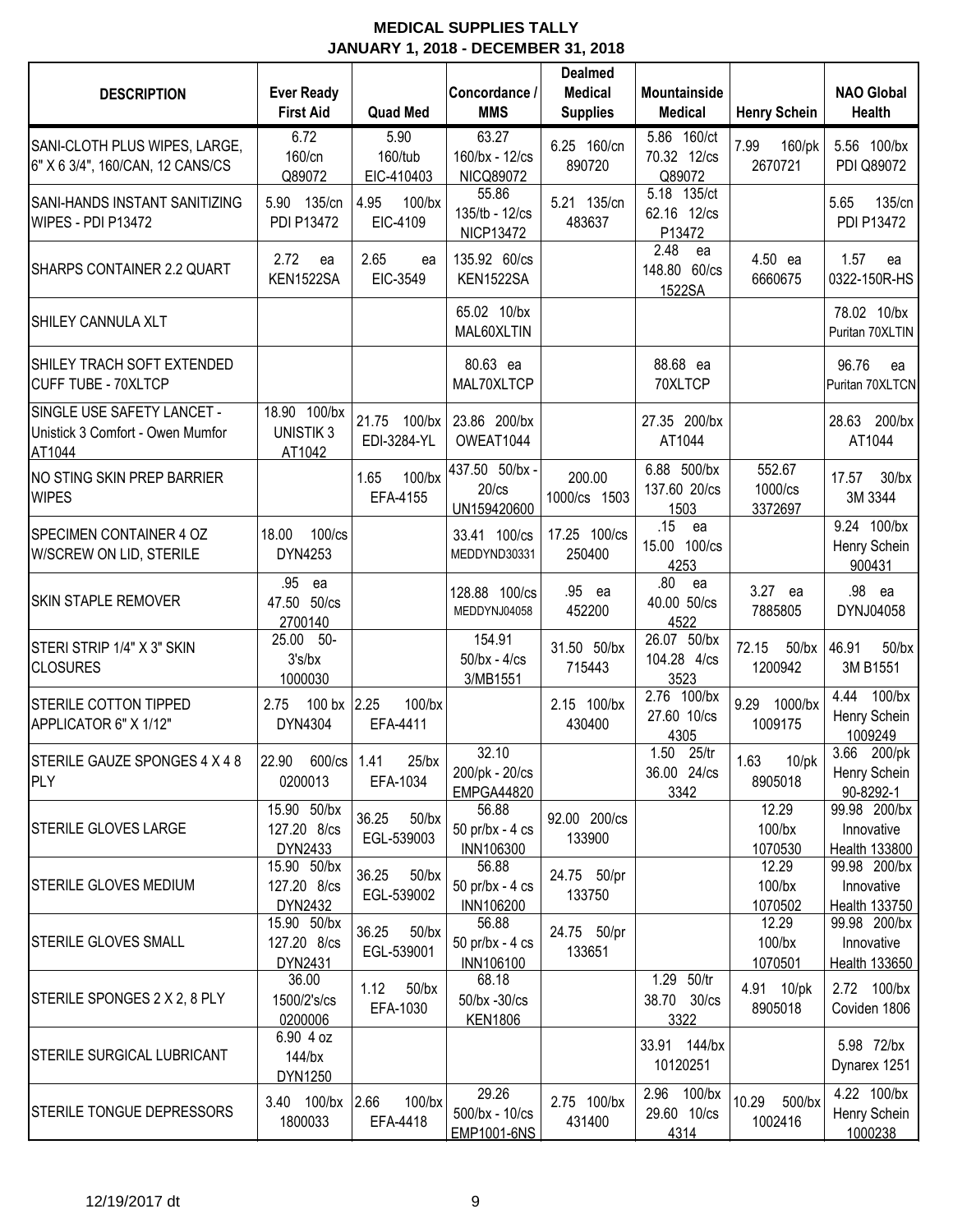| <b>DESCRIPTION</b>                                                                                  | <b>Ever Ready</b><br><b>First Aid</b> | <b>Quad Med</b>                       | Concordance /<br><b>MMS</b>         | <b>Dealmed</b><br><b>Medical</b><br><b>Supplies</b> | <b>Mountainside</b><br><b>Medical</b>            | <b>Henry Schein</b>          | <b>NAO Global</b><br>Health            |
|-----------------------------------------------------------------------------------------------------|---------------------------------------|---------------------------------------|-------------------------------------|-----------------------------------------------------|--------------------------------------------------|------------------------------|----------------------------------------|
| <b>STERILE WATER 100ml</b>                                                                          |                                       |                                       | 21.32 48/cs<br><b>WEL6250</b>       | 26.00 48/cs<br>916250                               | .61<br>ea<br>29.28 48/cs<br>6250                 | 2.29 ea<br>5075001           |                                        |
| <b>STETHESCOPES</b>                                                                                 | 2.00 ea<br>143200                     | 2.30<br>each<br>EDI-7350-BK           | 3.43 ea<br>AME662                   | 2.42 ea<br>929000                                   | 2.88<br>ea<br>10-440-020                         |                              | 27.10 ea<br>Henry Schein<br>603BDHS    |
| STOMAHESIVE PASTE 2 OZ                                                                              | 11.54 ea<br>CON183910                 |                                       | 8.22 ea<br>CON183910                | 10.00 ea<br>183910                                  | 9.96 ea<br>183910                                | 12.95 ea<br>1963488          | 10.08 ea<br>Convatec 183910            |
| <b>STOMAHESIVE POWDER</b>                                                                           | 8.54 ea CON<br>025510                 |                                       | 6.47 ea<br>CON025510                | 8.85 ea<br>925510                                   | 7.84 ea<br>CNV25510                              | 10.08 ea<br>7731021          | 7.94 ea<br>Convatec 025510             |
| SUPER FLUFF 6 X 6.75 STERILE                                                                        | 60.00 480/cs<br>NON25852              |                                       |                                     | 88.00 480/cs<br>NON25852                            |                                                  |                              | 52.67 240/bx<br>Cardinal C-<br>S456625 |
| <b>SUR FIT NATURA CONVEX INSERTS</b><br>$1 - 1/4"$                                                  |                                       |                                       | 8.66 5/bx<br>CON404010              |                                                     |                                                  |                              | 10.61 5/bx<br>Convatec<br>404010       |
| <b>SUR FIT NATURA STOMAHESIVE</b><br><b>FLEXIBLE CUT TO FIT SKIN</b><br>BARRIER 1.75" WAFER - WHITE |                                       |                                       | 44.28 10/bx<br>CON125262            |                                                     |                                                  |                              | 54.32 10/bx<br>Convatec<br>125264      |
| SUR-FIT 1.75" DRAINABLE POUCH<br>12" OPAQUE                                                         |                                       |                                       | 56.40 20/bx<br>CON411491            | 28.85 10/bx<br>401934                               |                                                  |                              | 29.16 10/bx<br>Convatec<br>401507      |
| <b>SUR FIT NATURA UROSTOMY</b><br>POUCH W/1.75" FLANGE                                              |                                       |                                       | 25.69 5/bx<br>CON401557             |                                                     |                                                  |                              | 29.16 10/bx<br>Convatec<br>401512      |
| <b>SUR FIT NATURA STOMAHESIVE</b><br><b>FLEXIBLE CUT TO FIT SKIN</b><br>BARRIER 2.25" WAFER - TAN   |                                       |                                       | 44.28 10/bx<br>CON125265            | 52.50 10/bx<br>125265                               |                                                  |                              | 54.34 10/bx<br>Convatec<br>125265      |
| SUR FIT NATURA 2.25" - 10"<br><b>OPAQUE POUCH</b>                                                   |                                       |                                       | 23.76 10/bx<br>CON401508            |                                                     |                                                  |                              |                                        |
| SUR FIT UROSTOMY 2.25 POUCH                                                                         |                                       |                                       | 25.69 5/bx<br>CON401558             |                                                     |                                                  |                              | 37.37 10/bx<br>Convatec<br>401536      |
| <b>SUR FIT NATURA STOMAHESIVE</b><br><b>FLEXIBLE CUT TO FIT SKIN</b><br><b>BARRIER 2.75" WAFER</b>  |                                       |                                       | 44.28 10/bx<br>CON125266            |                                                     |                                                  |                              | 54.36 10/bx<br>Convatec<br>125266      |
| 12" SUR FIT STANDARD POUCH<br>2.75" FLANGE                                                          |                                       |                                       | 23.76 10/bx<br>CON401504            |                                                     |                                                  |                              | 29.16 10/bx<br>Convatec<br>401504      |
| <b>SUTURE REMOVER KIT</b>                                                                           | .54 ea<br>27.00 50/cs<br>2700137      | 1.40<br>ea<br>EMI-9232                | 21.88 50/cs<br><b>DUM4251</b>       | .50 ea<br>452100                                    | .51<br>ea<br>25.50 50/cs<br>4521                 | 2.04 ea<br>2677976           | 1.38 ea<br>Henry Schein<br>5822        |
| <b>SYRINGE 2 OZ CATHETER TIP</b>                                                                    |                                       | 14.30 30/bx<br>EDI-340137             |                                     |                                                     | 21.87 50/cs<br>4262                              | 43.86 40/bx<br>9876461       | 21.89 50/bx<br>Amsino AS115            |
| SYRINGE LUER LOCK 10 ML                                                                             | 7.50<br>DYN6990                       | 100/bx 7.09 100/bx<br>EDI-340005      | 42.50<br>200/sp - 2/cs<br>B/D302995 | 7.25 100/bx<br>866990                               | 10.14 100/bx<br>81.12 8/cs<br><b>EXEL26265</b>   | 16.39<br>9004476             | 100/bx 12.76 100/bx<br>BD 381512       |
| SYRINGE LUER LOCK 20 ML                                                                             | 10.75 50/bx<br>DYN6991                | 12.99<br>$40$ /bx<br>EDI-340130       | 53.45<br>48/sp - 4/cs<br>B/D302830  | 11.15 50/bx<br>866991                               | 12.11 100/bx<br>121.10 10/cs<br><b>EXEL26280</b> | $50$ /bx<br>17.21<br>1126151 | 8.66 50/bx<br>Henry Schein<br>1126151  |
| SYRINGE LUER LOCK 30 ML                                                                             | 11.90<br>DYN6992                      | 50/bx 11.20<br>$50$ /bx<br>EDI-340011 | 71.27<br>56/sp - 4/cs<br>B/D302832  | 12.50 50/bx<br>866992                               |                                                  | 18.28 50/bx<br>1126153       | 6.26 50/bx<br>Henry Schein<br>1126151  |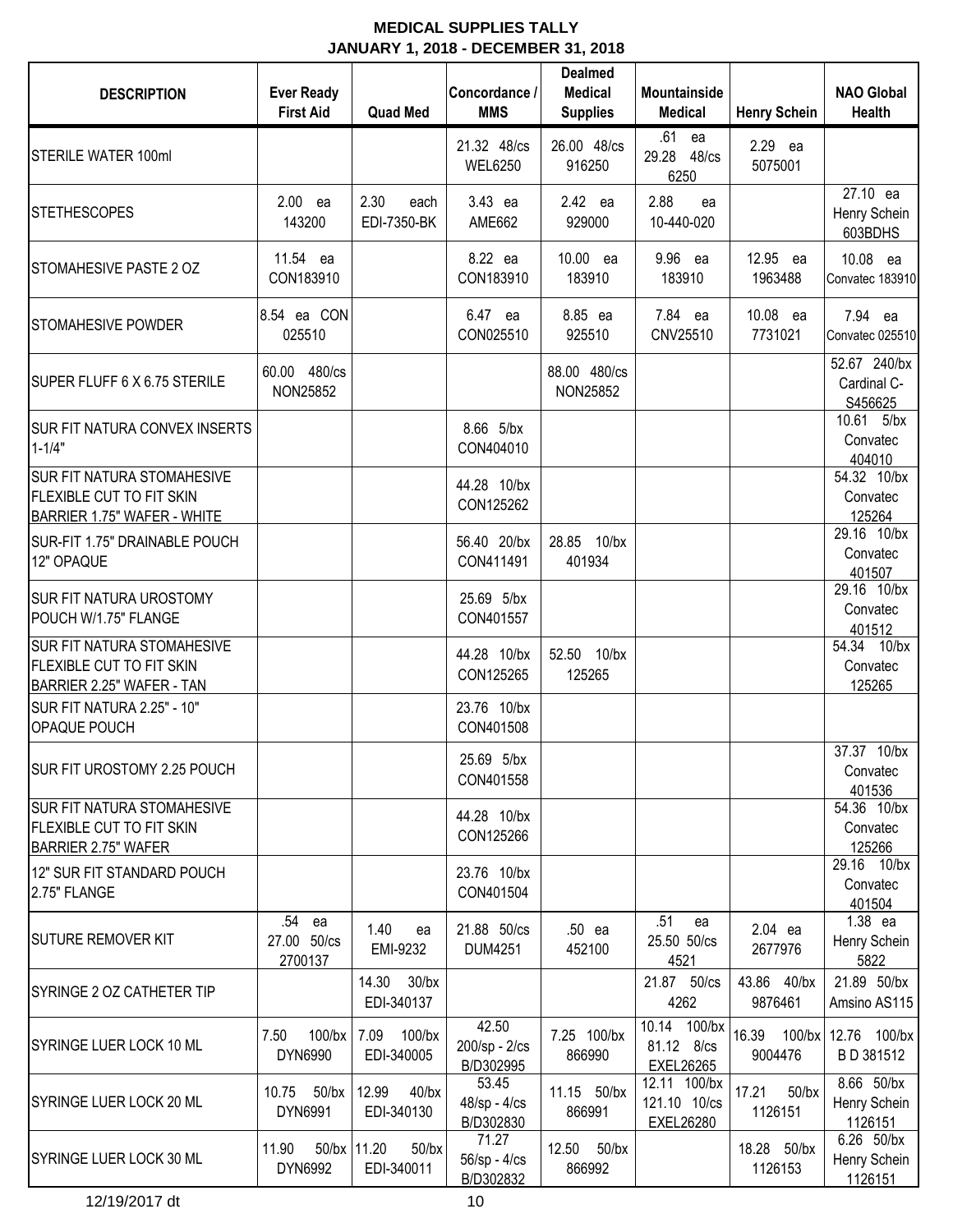| <b>DESCRIPTION</b>                                                 | <b>Ever Ready</b><br><b>First Aid</b> | <b>Quad Med</b>                | Concordance /<br><b>MMS</b>                | <b>Dealmed</b><br><b>Medical</b><br><b>Supplies</b> | <b>Mountainside</b><br><b>Medical</b>  | <b>Henry Schein</b>           | <b>NAO Global</b><br>Health                 |
|--------------------------------------------------------------------|---------------------------------------|--------------------------------|--------------------------------------------|-----------------------------------------------------|----------------------------------------|-------------------------------|---------------------------------------------|
| SYRINGE SAFETY LOK 3 ML 25G 5/8                                    | 18.90<br>$100$ /bx<br>DYN6928         | 10.95<br>100/bx<br>EDI-340530  | 173.91<br>100/bx - 8/cs<br>B/D309592       | 20.35 100/bx<br>866928                              | 43.75 100/bx<br>262.50 6/cs<br>10301   | 30.33<br>$100$ /bx<br>9879538 | $100$ /bx<br>26.09<br>B D 309592            |
| <b>TAPE TRANSPORE 1"</b>                                           | 7.50<br>$12$ /bx<br>DYN3572           | 5.30<br>$12$ /bx<br>EFA-115401 | 95.23<br>$6$ /bx - $10$ /cs<br>3/M1527-1   | 9.75 12/bx<br>357400-1                              | 10.50 12/bx<br>105.00 10/cs<br>1527-1C | 18.69<br>7777305              | 12/bx 13.48<br>$12$ /bx<br>3M 1527-1        |
| TAPE TRANSPORE 2"                                                  | 7.50<br>$6$ /bx<br>DYN3573            | 5.30<br>$6$ /bx<br>EFA-115402  | 95.23<br>$6$ /bx - $10$ /cs<br>3/M1527-2   | 7.30<br>6/bx<br>357400-2                            | 10.50 12/bx<br>105.00 10/cs<br>1527-C  | 18.69<br>$6$ /bx<br>7779422   | 13.48 6/bx<br>3M 1534-2                     |
| TAPE MICROPORE PAPER 1"                                            | $12$ /bx<br>3.65<br>DYN3552           | 3.79 12/bx<br>EFA-115801       | 49.55<br>12/bx - 10/cs<br>3/M1530-1        | 4.60 12/bx<br>355400-1                              | 7.00 12/bx<br>70.00 10/cs<br>1530-1    | 200.89<br>400/cs<br>1247525   | $12$ /bx<br>6.96<br>3M 1530-1               |
| TAPE, MICROPORE 2" X 10 YD<br>PAPER                                | $6$ /bx<br>3.65<br>DYN3553            | 3.79<br>$6$ /bx<br>EFA-115802  | 49.55<br>$6$ /bx - $10$ /cs<br>3/M1530-2   | 4.60 6/bx<br>355400-2                               | 7.00 6/bx<br>42.00 10/cs<br>1530-2     | 12.54<br>$6$ /bx<br>7777936   | $6$ /bx<br>6.96<br>3M 1530-2                |
| TB SYRINGE 1ML 27 G X 1/2                                          | $100$ /bx<br>14.35<br>EXE26040        | 12.25 100/bx<br>EDI-340522     |                                            | 10.00 100/bx<br>112713                              |                                        | 8.03<br>$20$ /pk<br>8900433   | 9.34<br>$100$ /bx<br>Henry Schein<br>904463 |
| TEGADERM 2 3/8 X 2 3/4                                             | 100/bx 24.85<br>23.00<br>DYN3642      | 100/bx<br>EFA-3524             | 131.86<br>$100$ /bx - $4$ /cs<br>3M/1624W  |                                                     | 29.37 10/bx<br>117.48 4/cs<br>1624W    | 16.64<br>$20$ /bx<br>7776660  | 38.80<br>$100$ /bx<br>3M 1634               |
| TEGADERM 4X4 3/4" TRANSPARENT<br><b>DRESSING</b>                   | 23.00 50/bx<br>DYN3643                | 24.85<br>$50$ /bx<br>EFA-3525  | 172.73<br>$50$ /bx - $4$ /cs<br>3/M1626    |                                                     | 34.06 50/bx<br>136.24 4/cs<br>1626W    | 71.99<br>$50$ /bx<br>7779551  | 58.62<br>$50$ /bx<br>3M 1626                |
| TELFA 2" x 3" PADS                                                 | $100$ /bx<br>2.75<br>1000019          | 4.40<br>$100$ /bx<br>EFA-1046  | 234.22<br>100/ct - 24/cs<br><b>KEN6017</b> | 4.75 100/bx<br>342300                               |                                        | 12.37<br>$100$ /bx<br>8900899 | 9.62 100/bx<br>Coviden 1961                 |
| TELFA 3" X 4" PADS                                                 | $100$ /bx<br>4.40<br>1000020          | 6.30<br>$100$ /bx<br>EFA-1047  | 119.65<br>50/bx - 18/cs<br><b>KEN1050</b>  | 6.78 100/bx<br>342400                               |                                        | 23.77<br>$100$ /bx<br>8902865 | 15.53 100/bx<br>Coviden 2132                |
| TRACHEOSTOMY TUBE HOLDERS                                          | 2.18<br>ea<br>DYN4620                 |                                | 27.27 10/bx<br><b>DAL240</b>               | 23.00 10/bx<br>462000                               | 3.96<br>$10$ /bx<br>240D               | 39.41<br>$10$ /bx<br>1267999  | 32.72<br>$10$ /bx<br>Dale Med 241           |
| <b>TRACH CARE TRAYS</b>                                            | 26.00<br>$20$ / $cs$<br>AS860         |                                | 21.66 20/cs<br>AMSAS860                    |                                                     |                                        |                               | 27.29 20/bx<br>Amsino AS860                 |
| <b>TUBE/CATHETER CLAMP</b>                                         |                                       |                                | 31.54 100/bx<br>G/F3913-2                  |                                                     |                                        | 45.26<br>$100$ /bx<br>1141712 | 36.76 100/bx<br>Graham 3913-2               |
| TUBIFAST SMALL LIMB - #2434 or<br>equal                            | 12.00 ea<br><b>TUB2434</b>            |                                | 9.57 ea<br>MOL2434                         | 11.75 ea<br>1174                                    | 10.52 ea<br>2434                       |                               |                                             |
| TUBIFAST SMALL - MEDIUM LIMB - #<br>2436 or equal                  | 13.00 ea<br><b>TUB2436</b>            |                                | 10.36 ea<br>MOL2436                        | 12.10 ea<br>2436                                    | 11.40 ea<br>2436                       |                               | 12.44 ea<br>Molnlycke 2436                  |
| TUBIFAST LARGE LIMB - #2438 or<br>equal                            | 16.00 ea<br><b>TUB2438</b>            |                                | 13.19 ea<br>MOL2438                        | 15.75 ea<br>152438                                  | 14.51 ea<br>2438                       |                               | 15.83 ea<br>Molnlycke 2438                  |
| TUBIFAST X-LARGE LIMBS, HEADS,<br>CHILDRENS TRUNK - #2440 or equal | 22.00 ea<br><b>TUB2440</b>            |                                | 18.16 ea<br>MOL2440                        | 21.25 ea<br>2440                                    | 19.97 ea<br>2440                       |                               | 21.79 ea<br>Molnlycke 2440                  |
| TUBIFAST LARGE ADULT TRUNKS -<br>$# 2444$ or equal                 | 49.00 ea<br><b>TUB2444</b>            |                                | 39.09 ea<br><b>MOL2444</b>                 | 45.00 ea<br>2444                                    | 43.00 ea<br>2444                       |                               | 46.92 ea 9                                  |
| URETHRAL CATH TRAY W/14FR                                          | 36.00 20/cs<br>DYN4925                |                                |                                            |                                                     |                                        | 5.16 ea<br>6134266            | 2.59<br>ea<br><b>Rusch 75735</b>            |